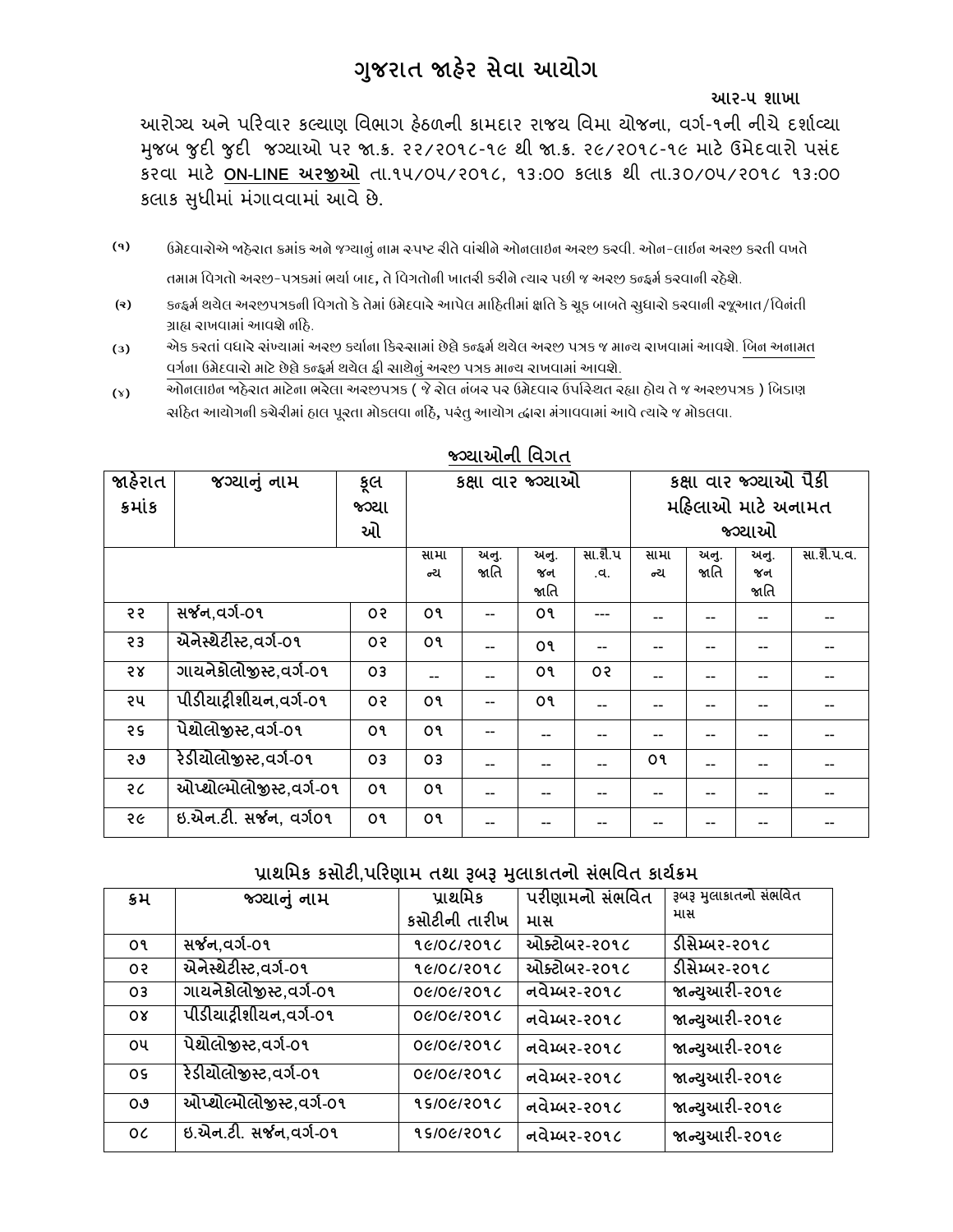ઉપર દર્શાવેલ જગ્યશઓ પૈકી ર્શરીરરક રીતેઅર્ક્ત ઉમેદવશરો મશટે અનામત જગ્યશ નથી. નીચે દર્શાવ્યશ પ્રમશણેની જ્ગગ્યશની જાહેરાતમાં નીચે દર્શાવ્યાનસારની શારીરિક અશકતતા વાળા ઉમેદવારો અરજી કરી શકશે. આ સિવાયની અશક્તતા ધરાવતા ઉમેદવશરો સાંબાંસધત જાહેરશત મશટેઅરજી કરવશનેપશત્ર નથી.

| ક્રમ | વિષય                                                 | નીચે દર્શાવેલ શારીરિક અશકતતા  |
|------|------------------------------------------------------|-------------------------------|
|      |                                                      | વાળા ઉમેદવારો અરજી કરવાને     |
|      |                                                      | પાત્ર છે.                     |
| ٩    | સર્જન, એનેસ્થેટીસ્ટ, ગાયનેકોલોજીસ્ટ, પીડીયાટ્રીશીયન, | One leg effected (L or R) (a- |
|      | ઓપ્થોલ્મોલોજીસ્ટ, ઇ.એન.ટી. સર્જન                     | Impaired reach b-Weaknesss of |
|      |                                                      | Grip, C- Ataxic) ઉમેદવાર ચાલી |
|      |                                                      | શકે.                          |
| ę    | પેશ્ચોલોજીસ્ટ                                        | One leg effected (L or R) (a- |
|      |                                                      | Impaired reach b-Weaknesss of |
|      |                                                      | Grip, C- Ataxic), BL Both leg |
|      |                                                      | affected but not arms, PD -   |
|      |                                                      | Partily Deaf (એક કાનમાં 30%   |
|      |                                                      | થી ૧૦૦% સુધીની શ્રવણશક્તિની   |
|      |                                                      | ખામી) ઉમેદવાર અરજી કરી        |
|      |                                                      | શકશે.                         |
| 3    | રેડીચોલોજીસ્ટ                                        | One leg effected (L or R) (a- |
|      |                                                      | Impaired reach b-Weaknesss of |
|      |                                                      | Grip, C- Ataxic) તેમજ PD -    |
|      |                                                      | Partily Deaf (એક કાનમાં 30%   |
|      |                                                      | થી ૧૦૦% સુધીની શ્રવણશક્તિની   |
|      |                                                      | ખામી) ઉમેદવાર અરજી કરી શકશે.  |

નોંધ:

૧.અનામત કક્ષાના ઉમેદવારો બિન અનામત જગ્યા માટે અરજી કરી શકશે અને તેઓને બિન અનામત વર્ગના ધોરણો લાગુ પડશે.

૨. જો મરહલાઓ માટેની અનામત બેઠક જેટલા મરહલા ઉમેદવાર જે તેકેટેગરીમાં ઉપલબ્ધ નહીં થાય તો તેવી બેઠક પરુુષ ઉમેદવારોનેફાળવી ર્કાર્ે.( માત્ર રેડીયોલોજીસ્ટ જા.ક્ર. ૨૭/૨૦૧૮-૧૯ માટે )

# **Education Qualification:-**

(**૧**) possess a degree of Bachelor of Medicine and Bachelor of Surgery obtained from any of the Universities established or incorporated by or under the Central or State Act in India; or any other educational institution recognised as such or declared to be deemed as a University under section 3 of the University Grants Commission Act,1956; or possess any other equivalent qualification specified in the first or second schedule to the Indian Medical Council Act,1956; and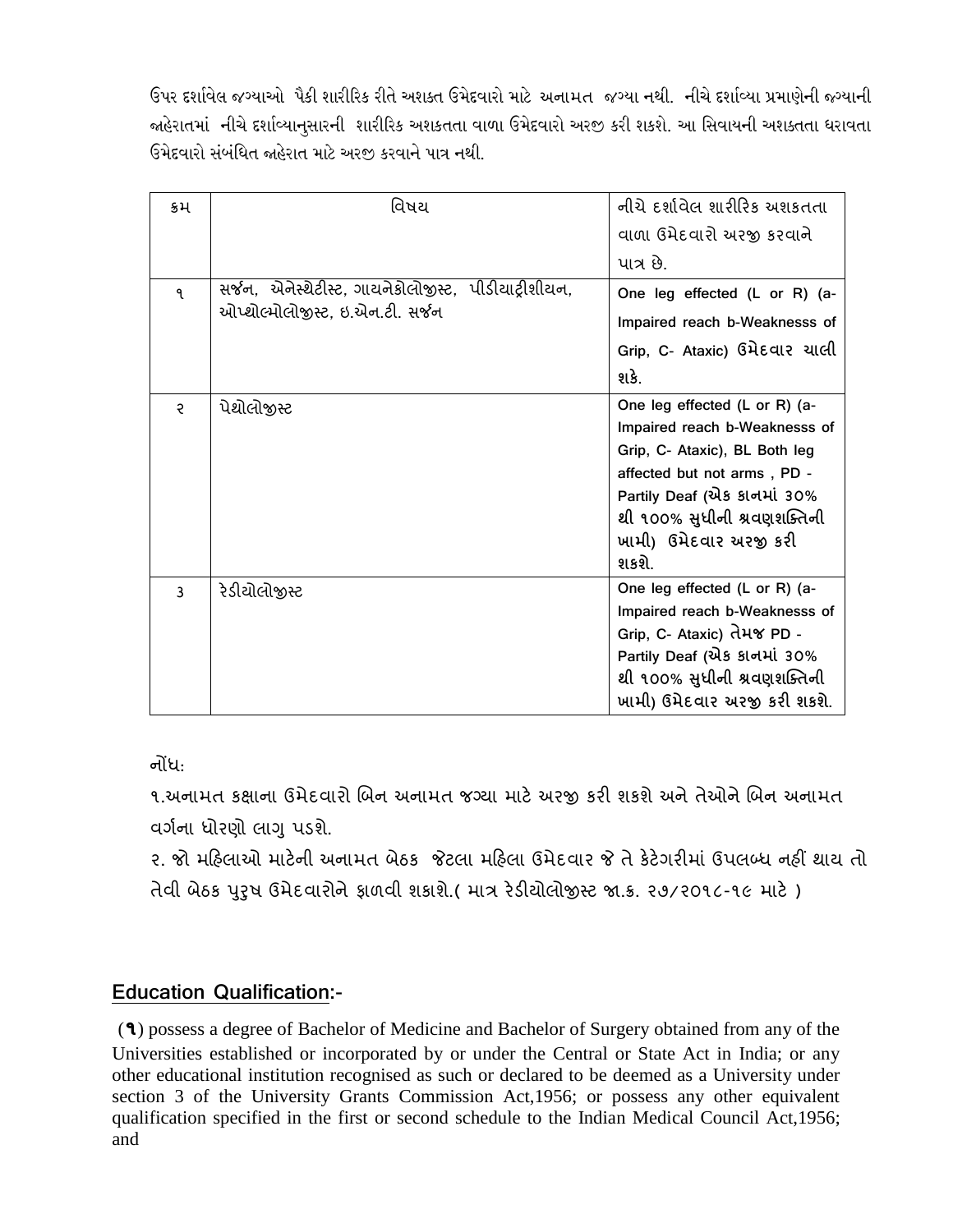(**૨**) (i) possess a Post-Graduate diploma in respective subject as shown in the Annexure against the each post obtained from any of the Universities established or incorporated by or under the Central or State Act in India; or possess an equivalent qualifications recognized by the Medical Council of India; and have about two years' experience in Government Hospital/Non-Government Organization Hospital/Hospital run by Registered Trust ot Local Bodies; or

 (ii) possess a Post-Graduate Degree in respective subject as shown in the Annexure against the each post obtained from any of the Universities established or incorporated by or under the Central or State Act in India; or possess an equivalent qualifications recognized by the Medical Council of India;

| Sr.No.         | Post                                     | Education qualification                                                                                                                  |
|----------------|------------------------------------------|------------------------------------------------------------------------------------------------------------------------------------------|
| 1.             | General Surgeon, class-1                 | M.S. (General Surgery) or M.S. (Surgery) or DNB (General<br>Surgery)                                                                     |
| $\overline{2}$ | Anaesthetist, class-1                    | M.D. (Anaesthesiology) Or Post Graduate Diploma in<br>Anaesthesiology or DNB (Anaesthesiology)                                           |
| 3              | Obstetrics and<br>Gynaecologist, class-1 | M.D. (Obst. & Gynaecology) or post graduate diploma in<br>Obst. & Gynaecology or M.S (Obst & Gynaecology or<br>DNB (Obst. & Gynaecology) |
| 4              | Paediatrician, class-1                   | M.D (Paediatrics) or Post Graduate Diploma in Paediatrics<br>or DNB (Paediatrics)                                                        |
| 5              | Pathologist, class-1                     | M.D (Pathology) or Post Graduate Diploma in Pathology<br>or DNB (Clinical Pathology)                                                     |
| 6              | Radiologist, class-1                     | M.D (Radio Diagnosis) or M.D (Radiology) or Post<br>Graduate Diploma in Radiology/ Radio Diagnosis or DNB<br>(Radiology)                 |
| $\overline{7}$ | Ophthalmologist, class-1                 | M.S (Ophthalmology) or Post Graduate Diploma in<br>Ophthalmology or DNB (Ophthalmology)                                                  |
| 8              | ENT Surgeon, class-1                     | M.S (Oto-rhino-Laryngology) or Post Graduate Diploma in<br>Oto-rhino-Laryngology or DNB (Oto-rhino-Laryngology)                          |

**Annexure**

**(૩) ગજુ રાત મલ્ુકી સેવા વગીકરણ અનેભરતી (સામાન્ય) વનયમો, ૧૯૬૭માાં ઠરાવ્યા પ્રમાણેકોમ્પ્યટુરના ઉપયોગ અંગેની પાયાની જાણકારી;**

**(૪) ગજુ રાતી અને/અથવા હહન્દીનાંુપરૂતાંુજ્ઞાન.**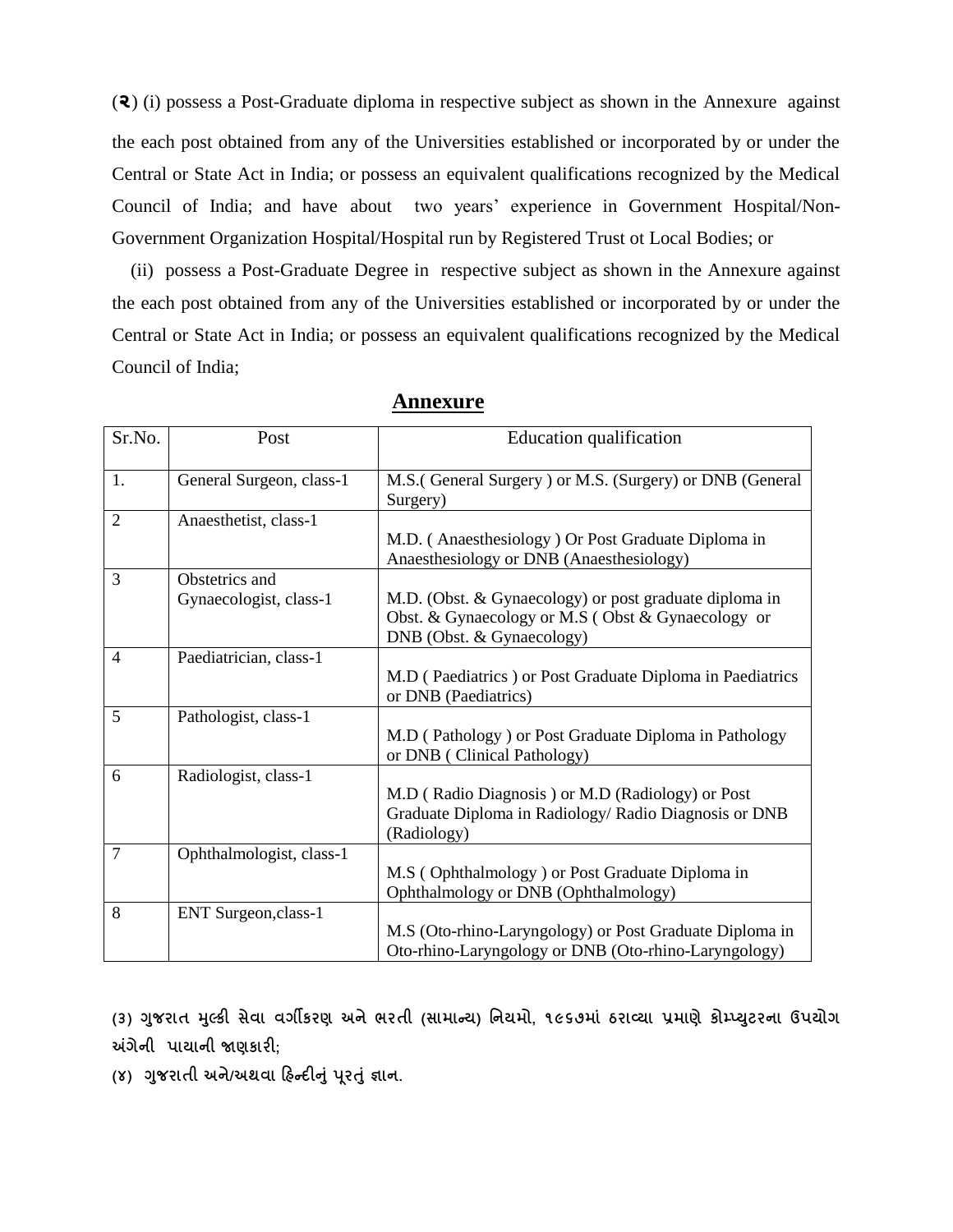**ઉંમર: ૪૫ વર્ગ થી વધુનહીં. (તા.૨૩/૧૦/૨૦૧૫ ના જાહરે નામા મજુ બ ઉપલી વય મયાગદામાાં છૂટછાટ સહહત) ઉંમર અરજી સ્વીકારવાની છેલ્લી તારીખના રોજ ગણવામાાં આવશે. ઉપલી વય મયાગદામાાં નીચેમજુ બ છુટછાટ મળશે.**

**૧. ગજુ રાત સરકારના કમગચારીઓ કેજેઓ ગજુ રાત સરકારની નોકરીમાાં કાયમી ધોરણેઅથવા હાંગામી ધોરણેસળાંગ છ માસથી કામગીરી બજાવતા હોય અનેતેઓની પ્રથમ વનમણકાંૂ જાહરે ાતમાાંની જ્યામાાં દશાગવેલ વયમયાગદાની અંદર થયેલ હોય તેવા કમગચારીઓ (૧) જાહરે ાતમાાં લાયકાત તરીકે અનભુ વ માગાં ેલ હોય તો ઉપલી વયમયાગદા લાગુ પડશેનહીં. (૨) જાહરે ાતમાાં અનભુ વનેલાયકાત તરીકે માગાં ેલ ન હોય પરાંતુઇજનેરી, તબીબી, ખેતી વવર્યક, પશુ ચચહકત્સાની પદવી કે હડપ્લોમાની જ્યા પર વનમણકાંૂ પામેલ કમગચારીનેજાહરે ાતમાનાં ી આવી લાયકાત વાળી જ્યા (Any such post) માટેઉપલી વય મયાગદા લાગુપડશેનહીં.**

> **(સચિન પટવર્ધન) સંયુક્ત સચિવ ગુજરાત જાહેર સેવા આયોગ**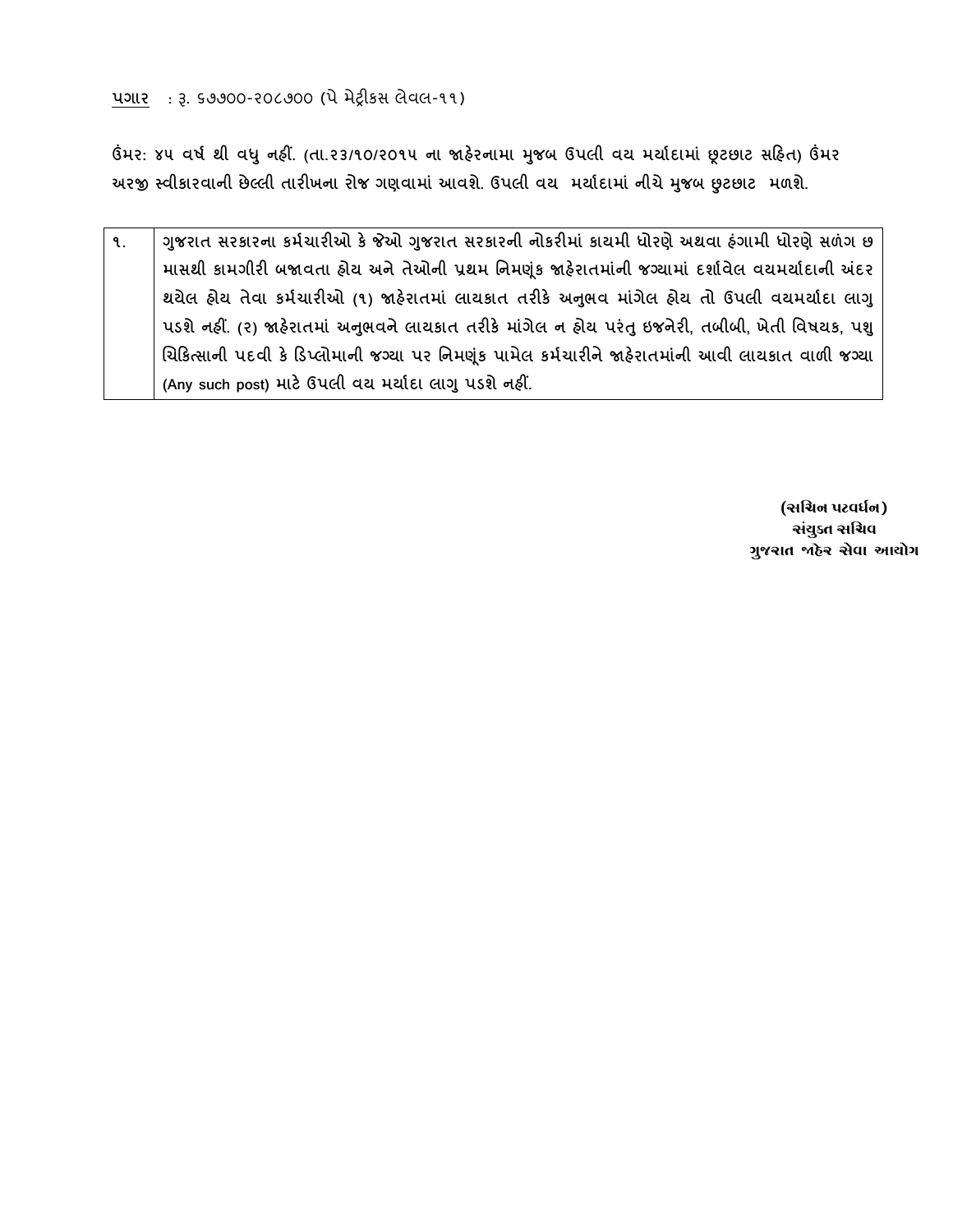# **GUJARAT PUBLIC SERVICE COMMISSION**

On Line applications are invited for the Various post of Employees State Insurance State, Class-I, under Health and Family Welfare Department, Advt. No. /18-19 to Advt. No. /2018-19 between **date-15/05/2018 13.00 p.m. to date-30/05/2018 13.00 p.m.**

- **1. Candidates shall carefully read Advertisement No. and Name of Post before Applying online.Candidate shall confirm the application only after verifying the details filled in the application form.**
- **2. Any request or representation to correct any error or omission in the confirmed online application, or information filled in by the candidate shall not be accepted.**
- **3. In case of more than one online application made by the candidate, only the latest confirmed application will be considered by the commission. For candidates belonging to unreserved category the last confirmed application with fees will be considered by the Commission.**
- **4. Candidates shall keep ready the certificates required in case of eligibility for interview (in the order mentioned in general instructions).**

| Advt. | Name of Post             | Total          | Category wise posts |      |                | Out of total Posts reserved for Women |                |      |      |          |
|-------|--------------------------|----------------|---------------------|------|----------------|---------------------------------------|----------------|------|------|----------|
| NO.   |                          | posts          |                     |      |                |                                       | Candidates     |      |      |          |
|       |                          |                | Unreser             | S.C. | S.T.           | S.E.B.C.                              | Unreser        | S.C. | S.T. | S.E.B.C. |
|       |                          |                | ved                 |      |                |                                       | ved            |      |      |          |
| 22    | Surgeon, class-1         | 02             | O <sub>1</sub>      | --   | 01             | ---                                   |                | --   |      |          |
| 23    | Anaesthetist, class-1    | 02             | O <sub>1</sub>      | --   | 01             | --                                    | --             | --   | --   |          |
| 24    | Obstetrics and           | 03             |                     | $-$  | O <sub>1</sub> | 02                                    |                | --   |      |          |
|       | Gynaecologist, class-1   |                |                     |      |                |                                       |                |      |      |          |
| 25    | Paediatrician, class-1   | 02             | O <sub>1</sub>      | --   | 01             | --                                    | --             | --   | --   |          |
| 26    | Pathologist, class-1     | O <sub>1</sub> | O <sub>1</sub>      | --   | --             | --                                    | --             | --   | --   |          |
| 27    | Radiologist, class-1     | 03             | 03                  |      | --             | --                                    | O <sub>1</sub> | --   |      |          |
| 28    | Ophthalmologist, class-1 | O <sub>1</sub> | O <sub>1</sub>      |      | --             |                                       |                | --   |      |          |
| 29    | E.N.T. Surgeon, class-1  | O <sub>1</sub> | O <sub>1</sub>      |      |                |                                       |                | --   |      |          |

#### **Details of posts**

#### **TENTITIVE PROGRAMME Of PRELIMINARY TEST, RESULT & INTERVIEW**

| Sr.no          | Name of post                  | <b>DATE OF</b> | <b>TENTIVE MONTH</b> | <b>TENTIVE MONTHS OF</b> |  |
|----------------|-------------------------------|----------------|----------------------|--------------------------|--|
|                |                               | PRELIMINARY    | OF RESULT            | <b>INTERVIEW</b>         |  |
|                |                               | <b>TEST</b>    |                      |                          |  |
|                | Surgeon, class-1              | 19/08/2018     | October-2018         | December-2018            |  |
| $\overline{2}$ | Anaesthetist, class-1         | 19/08/2018     | October-2018         | December-2018            |  |
| 3              | Obstetrics and Gynaecologist, | 09/09/2018     | November-2018        | January-2019             |  |
|                | class-1                       |                |                      |                          |  |
| 4              | Paediatrician, class-1        | 09/09/2018     | November-2018        | January-2019             |  |
| 5              | Pathologist, class-1          | 09/09/2018     | November-2018        | January-2019             |  |
| 6              | Radiologist, class-1          | 09/09/2018     | November-2018        | January-2019             |  |
| 7              | Ophthalmologist, class-1      | 16/09/2018     | November-2018        | January-2019             |  |
| 8              | E.N.T. Surgeon, class-01      | 16/09/2018     | November-2018        | January-2019             |  |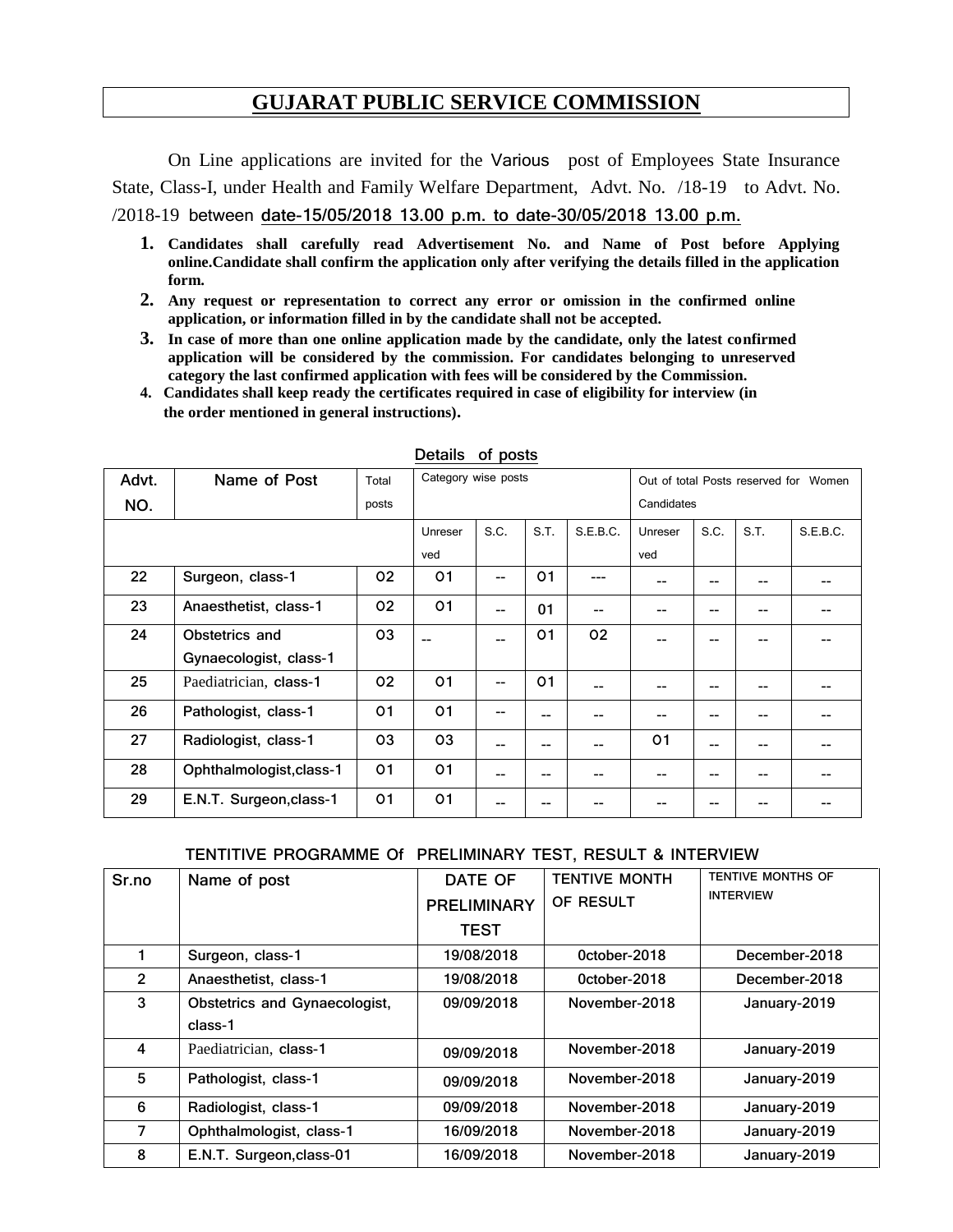(1) Out of above mentioned posts, No posts are reserved for **Physically Disabled** Candidates. Advertisement of according to below Post, Candidate having disability describe as per Annexure can apply. The candidates possessing other than the prescribed physical disabilities are not eligible to apply.

| SR.<br>NO. | Name of Post                                                                                            | Mentioned Physically Disabled<br>Candidates are eligible to apply. |
|------------|---------------------------------------------------------------------------------------------------------|--------------------------------------------------------------------|
|            | Surgeon, Anaesthetist, Obstetrics and Gynaecologist,<br>Paediatrician, Ophthalmologist, E.N.T. Surgeon. | One leg effected (L or R) (a-Impaired                              |
|            |                                                                                                         | reach b-Weaknesss of Grip, C- Ataxic)                              |
| 2          | Pathologist                                                                                             | One leg effected (L or R) (a-Impaired                              |
|            |                                                                                                         | reach b-Weaknesss of Grip, C- Ataxic),                             |
|            |                                                                                                         | BL Both leg affected but not arms and                              |
|            |                                                                                                         | PD-Partily Deaf (30% to 100% Disability                            |
|            |                                                                                                         | in one ear)                                                        |
| 3          | Radiologist                                                                                             | One leg effected (L or R) (a-Impaired                              |
|            |                                                                                                         | reach b-Weaknesss of Grip, C- Ataxic),                             |
|            |                                                                                                         | PD-Partily-Deaf (30% to 100% Disability                            |
|            |                                                                                                         | in one ear)                                                        |

**Annexure**

- (1) The candidates belonging to reserved category can apply against vacancies for Unreserved Category and the criteria will be applicable as per Unreserved Category.
- (2) In case of non availability of Women candidates in the respective category, the post so reserved will be allotted to male candidates belonging to the same category. (only for Radiologist- Advt.No- 27/2018-19**)**

# **Education Qualification:-**

(1) possess a degree of Bachelor of Medicine and Bachelor of Surgery obtained from any of the Universities established or incorporated by or under the Central or State Act in India; or any other educational institution recognised as such or declared to be deemed as a University under section 3 of the University Grants Commission Act,1956; or possess any other equivalent qualification specified in the first or second schedule to the Indian Medical Council Act,1956; and

(2) (i) possess a Post-Graduate diploma in respective subject as shown in the Annexure against the each post obtained from any of the Universities established or incorporated by or under the Central or State Act in India; or possess an equivalent qualifications recognized by the Medical Council of India; and have two years' experience in Government Hospital/Non-Government Organization Hospital/Hospital run by Registered Trust/ Local Bodies; or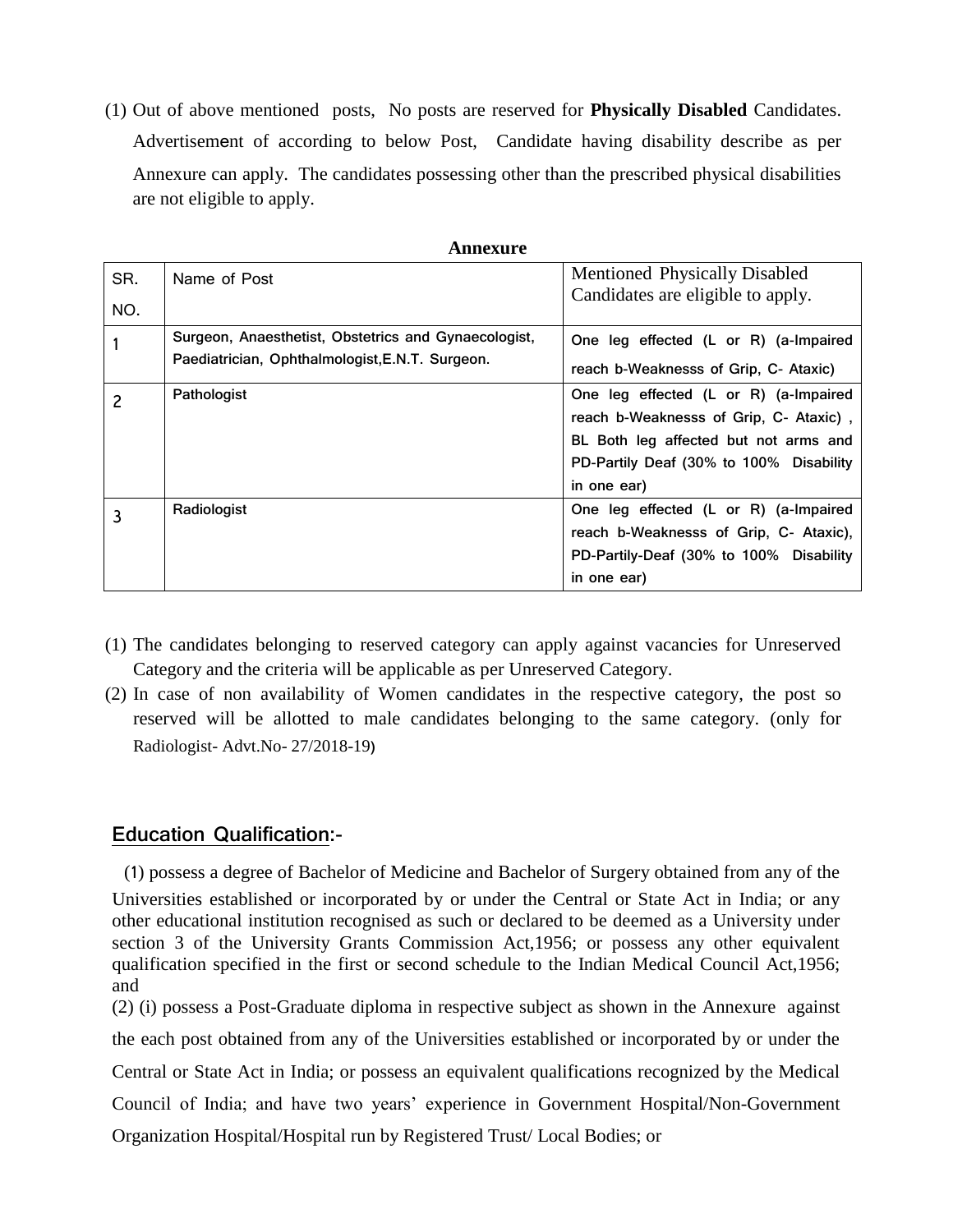(ii) possess a Post-Graduate Degree in respective subject as shown in the Annexure against the each post obtained from any of the Universities established or incorporated by or under the Central or State Act in India; or possess an equivalent qualifications recognized by the Medical Council of India; or possess an equivalent qualifications recognized by the Medical Council of India;

(3) Possess the basic knowledge of computer application as prescribed in the Gujarat Civil Service Classification and Recruitment (General) Rules,1967

(4) Possess adequate knowledge of Gujarati or Hindi or both.

| Sr.No.         | Post                                     | <b>Education</b> qualification                                                                                                           |
|----------------|------------------------------------------|------------------------------------------------------------------------------------------------------------------------------------------|
| 1.             | General surgeon, class-1                 | M.S. (General Surgery) or M.S. (Surgery) or DNB (General<br>Surgery)                                                                     |
| $\overline{2}$ | Anaesthetist, class-1                    | M.D. (Anaesthesiology) Or Post Graduate Diploma in<br>Anaesthesiology or DNB (Anaesthesiology)                                           |
| 3              | Obstetrics and<br>Gynaecologist, class-1 | M.D. (Obst. & Gynaecology) or post graduate diploma in<br>Obst. & Gynaecology or M.S (Obst & Gynaecology or DNB<br>(Obst. & Gynaecology) |
| 4              | Paediatrician, class-1                   | M.D (Paediatrics) or Post Graduate Diploma in Paediatrics or<br><b>DNB</b> (Paediatrics)                                                 |
| 5              | Pathologist, class-1                     | M.D (Pathology) or Post Graduate Diploma in Pathology or<br>DNB (Clinical Pathology)                                                     |
| 6              | Radiologist, class-1                     | M.D (Radio Diagnosis) or M.D (Radiology) or Post graduate<br>Diploma in Radiology/ Radio Diagnosis or DNB (Radiology)                    |
| $\overline{7}$ | Ophthalmologist, class-1                 | M.S (Ophthalmology) or Post Graduate Diploma in<br>Ophthalmology or DNB (Ophthalmology)                                                  |
| 8              | ENT Surgeon, class-1                     | M.S (Oto-rhino-Laryngology) or Post Graduate Diploma in<br>Oto-rhino-Laryngology or DNB (Oto-rhino-Laryngology)                          |

**Annexure**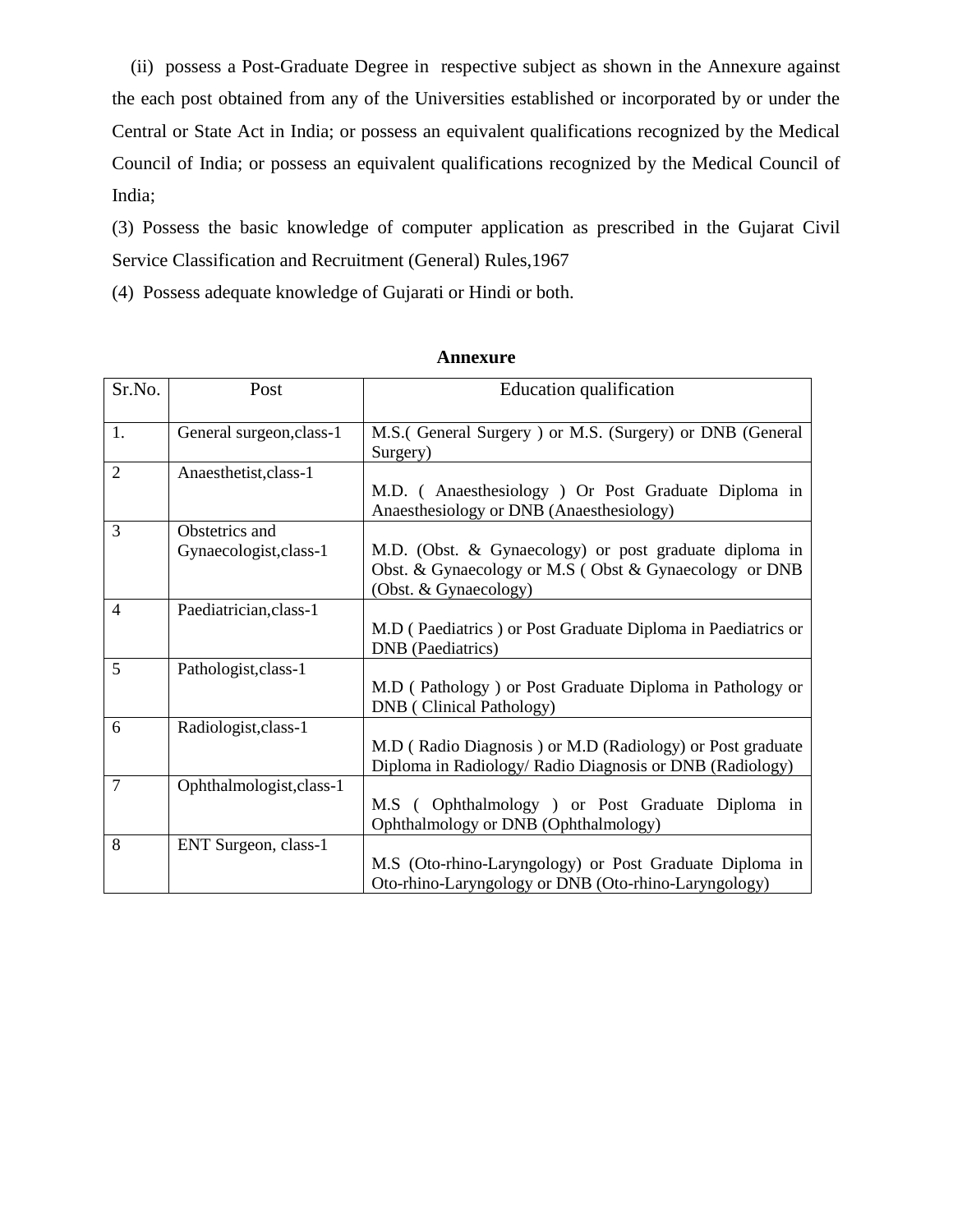Pay Scale:-Rs.67700-208700/- Pay Matrics Level- 11

Age: Not more than 45 years. Upper Age limit shall be relaxed maximum 45 years. Age will be Considered as on last date of application.

| A candidate who is already in Gujarat Govt. service, either as a permanent or a temporary                                                                                                                                                                             |
|-----------------------------------------------------------------------------------------------------------------------------------------------------------------------------------------------------------------------------------------------------------------------|
| officiating continuously for six months and had not crossed age limit prescribed for the advertised                                                                                                                                                                   |
| post at the time of his first appointment.                                                                                                                                                                                                                            |
| (i) If experience is prescribed as one of the qualifications, the upper age limit shall not apply.                                                                                                                                                                    |
| (ii) If experience is not prescribed as one of the qualifications and a Govt. servant appointed to a<br>post requiring a Medical, Engineering, Veterinary or Agriculture degree or diploma and who<br>applied for any such post, the upper age limit shall not apply. |
|                                                                                                                                                                                                                                                                       |

### **(SACHIN PATWARDHAN)** JOINT SECRETARY GUJART PUBLIC SERVICE COMMISSION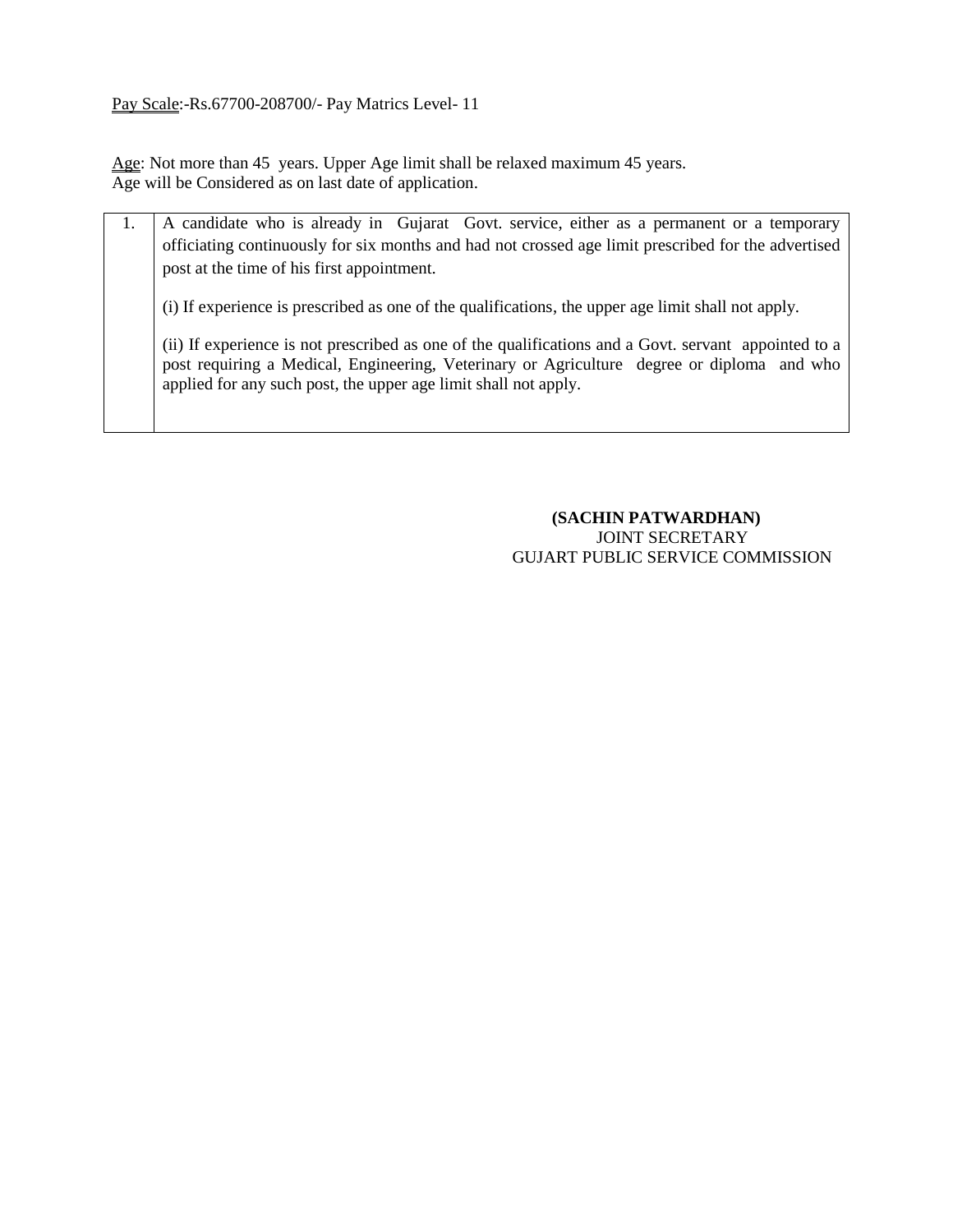# **૧. નાગરરકત્વ:-**

## ઉમેદવાર,

**(ક)** ભારતનો નાગરરક અથવા **(ખ)** નેપાળનો પ્રજાજન અથવા **(ગ)** ભૂતાનનો પ્રજાજન અથવા **(ઘ)** તતબેટનો તનવાાતિત જેભારતમાાં કાયમી વિવાટ કરવાના ઇરાદાથી ૧લી જાન્યુઆરી,૧૯૬૨ પહેલાાં ભારતમાાં આવેલા હોવા જોઇએ, અથવા **(ચ)** મૂળ ભારતીય વ્યતતત કેજેભારતમાાં કાયમી વસવાટ કરવાના ઇરાદાથી પાકિસ્તાન, પૂર્વ પાકિસ્તાન (બાંગ્લાદેશ), બર્મા (મ્યાનમાર), શ્રીલંકા, કેન્યા, યુગાન્ડા, જેવા પૂર્વ આફ્રિકાના દેશો, સંચુક્ત પ્રજાસત્તાક ટાંઝાનીયા, ઝાંબીયા, મલાવી, ઝૈર, ઇથોપીયા, અથવા વિચેટનામથી સ્થળાંતર કરીને આવેલ હોવા જોઇએ.પરંતુ પેટા ક્રમાંક (ખ), (ગ), (ઘ) અને (ચ)માં આવતા ઉમેદવારોના કિસ્સામાં સરકારે પાત્રતા પ્રમાણપત્ર આપેલ હોવું જોઇએ.

**<b>નોંધ:-** જે ઉમેદવારના કિસ્સામાં પાત્રતા પ્રમાણપત્ર જરૂરી હોય તેવા ઉમેદવારનું અરજીપત્રક આયોગ વિચારણામાં લેશે. અને બે નિમણૂક માટે તેમના નામની ભલામણ કરવામાં આવશે તો રાજ્ય સરકાર તેમના કિસ્સામાં પાત્રતા પ્રમાણપત્ર આપવાની શરતે કામચલાઉ નિમણૂક આપશે.

## **૨. ભરેલાાંઅરજીપત્રક** : -

- **(૧)** જો એક કરતાાં વધુજાહેરાત માટેઅરજી કરવાની હોય તો દરેક જાહેરાત માટેઅલગ અલગ અરજી કરવાની રહેશેઅનેપ્રત્યેક અરજી િાથેફી ભરવાની રહેશે.
- **(૨)** અનામત કક્ષાના ઉમેદવારો જો તબનઅનામત જગ્યા માટેઅરજી કરેતો અરજી ફી ભરવાની રહેશેનહી.
- **(૩)** અરજી ફી વગરની અતિમ નકલ તવચારણામાાં લેવામાાંઆવશેનહી.
- **(૪)** અનામત કક્ષાના ઉમેદવારો માટેજાહેરાતમાાંઅનામત જગ્યાઓ દશાાવેલ ન હોય ત્યાાંઆવા ઉમેદવારો તબનઅનામત જગ્યા માટેઅરજી કરી શકશે અને તેને બિનઅનામતના ધોરણો લાગુ પડશે.
- **(૫)** જાહેરાતમાાં મરહલા ઉમેદવારો માટેજગ્યા અનામત ન હોય તો પણ જેતેકેટેગરીમાાં મરહલા ઉમેદવારો અરજી કરી શકેછે.
- **(૬)** જાહેરાતમાાં જેતેકેટેગરીમાાં કૂલ જગ્યાઓ પૈકી મરહલા ઉમેદવારો માટેઅમુક જગ્યાઓ અનામત હોય ત્યારેમરહલા ઉમેદવારોની અનામત જગ્યાઓ તિવાયની બાકી રહેતી જગ્યાઓ ફતત પુરુષ ઉમેદવારો માટેઅનામત છેતેમ ગણવાનુાં નથી, આ જગ્યાઓ પર પુરુષ તેમજ મહિલા ઉમેદવારોની પસંદગી માટે વિચારણા થઇ શકે છે, પુરુષ તેમજ મહિલા ઉમેદવારો અરજી કરી શકે છે. (દા.ત. કૂલ ૧૦ જગ્યાઓ પૈકી ૦૩ જગ્યા મઠિલા ઉમેદવાર માટે અનામત છે પરંતુ બાકી રહેતી ૦૭ જગ્યા સામે મઠિલા ઉમેદવાર પણ પસંદગી પામી શકેછે.)
- **(૭)** જાહેરાતમાાં માત્ર મરહલા ઉમેદવારો માટેજગ્યાઓ અનામત હોય તો પણ જેતેકેટેગરીમાાં પુરુષ ઉમેદવાર અરજી કરી શકેછેકેમ કે મહિલા ઉમેદવાર ઉપલબ્ધ ન થાય તો આ જગ્યાઓ પર પસંદગી માટે પુરુષ ઉમેદવારોની વિચારણા થઇ શકે છે. પરંતુ જે જગ્યાઓ મહિલા ઉમેદવારો માટે જ અનામત હોય અને તે જગ્યા ઉપર મહિલા ઉમેદવારો પુરેપુરા પસંદગી પામે / જેટલી સંખ્યામાં પસંદગી પામે તો તેમને જ પ્રથમ વિચારણામાં લેવાના થશે અને કોઇ મહિલા ઉમેદવાર પસંદ ન થાય કે ઓછા મહિલા ઉમેદવાર પસંદ થાય તો તેટલા પ્રમાણમાં પુરુષ ઉમેદવારોને ધ્યાનમાં લેવામાં આવશે. (દા.ત. કૂલ ૧૦ જગ્યા મહિલા ઉમેદવાર માટે અનામત છે અને ૦૮ મહિલા ઉમેદવાર પસંદ થાય છે તો ૦૨ પુરુષ ઉમેદવારો પસંદગી પામી શકે છે.)

# **૩. જન્મ તારીખ :-**

**(૧)** આયોગ જન્મ તારીખના પુરાવા માટેએિ. એિ. િી બોડા દ્વારા અપાયેલ એિ.એિ.િી.ઇ. પ્રમાણપત્ર જ માન્ય રાખેછે. અન્ય કોઇ પૂરાવા જેવા કે શાળા છોડ્યાનું પ્રમાણપત્ર કે જન્મનો દાખલો વગેરે માન્ય રાખવામાં આવશે નહીં. પરંતુ આ પ્રમાણપત્રમાં દર્શાવેલ જન્મતારીખ ખોટી હોવાનું ઉમેદવાર માને તો ચક્ષમ અધિકારીએ આપેલ વય અને અધિવાસના પ્રમાણપત્રની પ્રમાણિત નકલ મોકલવાની રહેશે. આ પ્રમાણપત્રમાં અધિકૃત અધિકારીએ સ્પષ્ટપણે જણાવેલ હોવું જોઇએ કે તેઓએ એસ. એસ. સી. કે તેની પરીક્ષાનું મૂળ પ્રમાણપત્ર તપાસેલ છે અને પોતાની સમક્ષ રજૂ કરવામાં આવેલ પુરાવાઓને આધારે ઉમેદવારની સાચી જન્મતારીખ ............ છે. જે એસ. એસ. સી. કે તેની સમકક્ષ પરીક્ષાના પ્રમાણપત્રમાં દર્શાવેલ જન્મતારીખ કરતાં જુદી છે તથા માનવાને પૂરતું કારણ છે. ઉમેદવારે રજૂ કરેલ વય અનેઅતધવાિનુાં પ્રમાણપત્ર તેની તવશ્વાિહતાા (credibility)ના આધારે સ્વીકાર કે અસ્વીકારનો નિર્ણય આયોગ દ્ધારા લેવામાં આવશે.

## ખાસ નોંધ :- અરજીપત્રક સાથે એસ.એસ.સી.ઇ. પ્રમાણપત્ર ન હોવાના સંજોગોમાં અરજીપત્રક અમાન્ય ગણી રદ **કરવામાાંઆવશે.**

**(૨)** ઉમેદવારેઅરજી પત્રકમાાંદશાાવેલ જન્મ તારીખમાાં પાછળથી કોઇપણ કારણિર ફેરફાર થઈ શકશેનહી.

# **૪. શૈક્ષણણક લાયકાત:**-

- **(૧)** ઉમેદવાર જાહેરાતમાાંદશાાવેલ શૈક્ષતણક લાયકાત અરજી સ્વીકારવાની છેલ્લી તારીખના રોજ ધરાવતા હોવા જોઇશે.
- **(૨)** ઉમેદવારેશૈક્ષતણક લાયકાત માન્ય યુતનવતિાટી/િાંસ્થામાાંથી મેળવેલ હોવી જોઇશે.
- **(૩)** ઉમેદવારેઅરજી િાથેમાન્ય યુતનવતિાટી/િાંસ્થાના ગુણ પત્રક (બધા જ વષો / િેમેસ્ટર) અનેપદવી પ્રમાણપત્રોની સ્વયાં પ્રમાતણત નકલ રજૂ કરવાની રહેશે. કોલેજના આચાર્ય દ્ધારા અપાયેલ પ્રમાણપત્ર માન્ય ગણવામાં આવશે નહી.
- **(૪)** શૈક્ષતણક લાયકાત કામચલાઉ ધોરણેમાન્ય રાખવી તેવો ઉમેદવારનો હક્ક દાવો સ્વીકારવામાાંઆવશેનહી.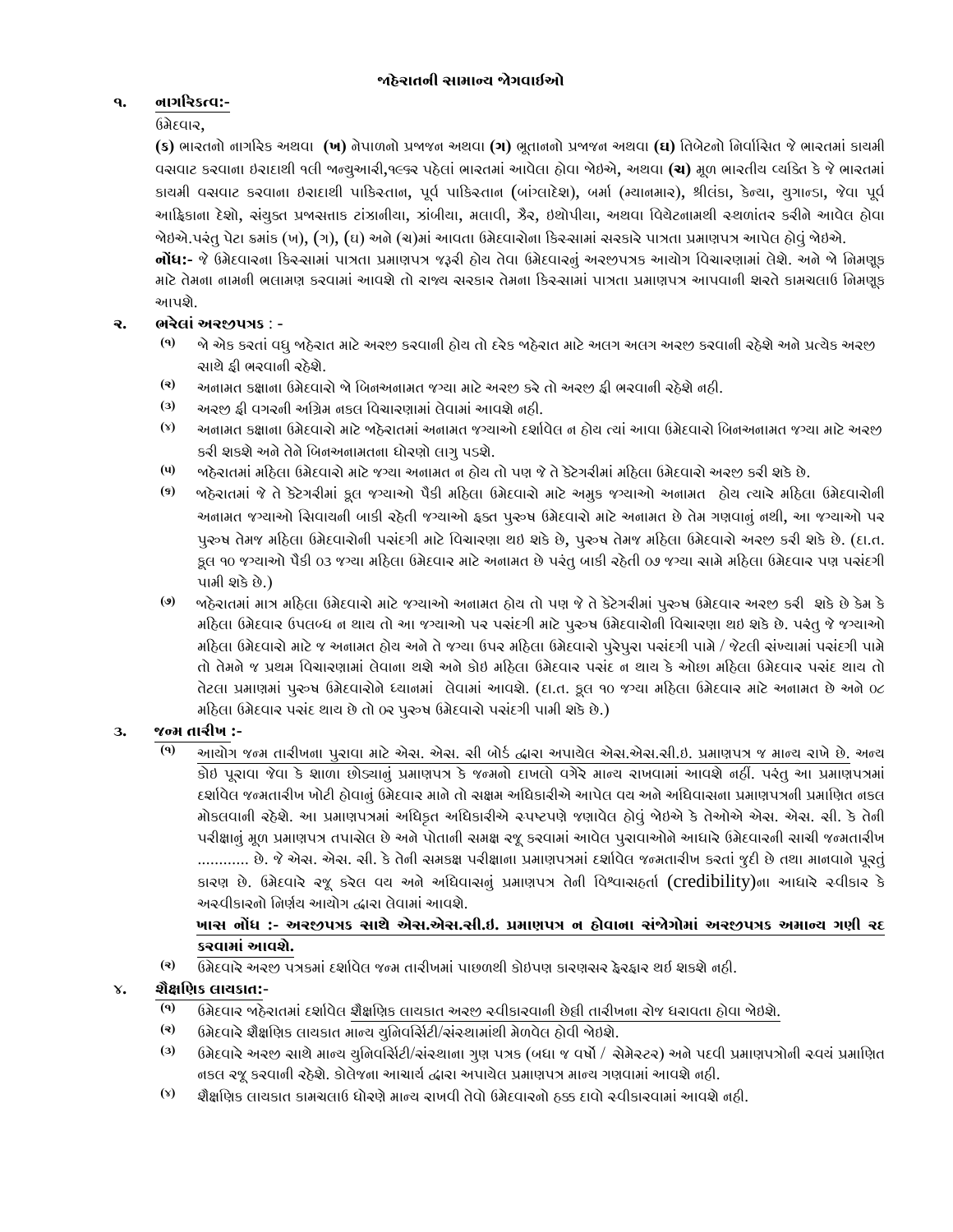**(૫)** જાહેરાતમાાં દશાાવેલ લાયકાતની િમકક્ષ લાયકાત ઉમેદવાર ધરાવેછેતેવો તેમનો હક્ક દાવો હોય તો આવા ઉમેદવારેિમકક્ષતા પ્રસ્થાતપત કરતા આદેશો / અતધકૃતતાની તવગતો આપવાની રહેશે.

### **૫. અનુભવ :-**

- **(૧)** માાંગેલ અનુભવ,અરજી સ્વીકારવાની છેલ્લી તારીખના રોજ ગણવામાાંઆવશે.
- **(૨)** (અ) જાહેરાતમાં અન્યથા જેગવાઇ કરવામાં ન આવી હોય તો જરૂરી લાયકાતો મેળવવામાં આવે તે તારીખથી, (બ) અરજી સ્વીકારવાની છેલ્લી તારીખના સંદર્ભમાં અનુભવ ગણવામાં આવશે.
- <sup>(3)</sup> ઉમેદવારે અરજીમાં જે અનુભવ દર્શાવેલ હોય તેના સમર્થનમાં અનુભવનો સમયગાળો (દિવસ, માસ, વર્ષ), મૂળ પગાર અને કૂલ પગારની તવગતો તથા બજાવેલ ફરજોનો પ્રકાર/મેળવેલ અનુભવની તવગતો િાથેનુાં પ્રમાણપત્ર રજૂકરવાનુાં રહેશે. આવુાં પ્રમાણપત્ર ચાંસ્થાના લેટરપેડ પર ચક્ષમ ચત્તાધિકારીની સહી અને તારીખ સાથેનું રજૂ કરવાનું રહેશે.
- **(૪)** ઉમેદવારેરજૂકરેલ અનુભવના પ્રમાણપત્રમાાં પાછળથી કોઇ ફેરફાર કરવાની તવનાંતી માન્ય રાખવામાાં આવશેનહીં.અરજી કયાાપછી અનુભવના નવા પ્રમાણપત્રો સ્વીકારવામાં આવશે નહી.
- **(૫)** અાંશકાલીન, રોતજદાં ા વેતનદાર, એપ્રેન્ટીિશીપ, તાલીમી, માનદ્ વેતન, આમાંતત્રત ફૅકલ્ટી તરીકેઉમેદવારેમેળવેલ અનુભવ માન્ય અનુભવ તરીકેગણત્રીમાાંલેવામાાંઆવશેનહીં.

#### **૬. અનુસૂણચત જાણત, અનુસૂણચત જનજાણત,સામાણજક અનેશૈક્ષણણક રીતેપછાત વગગ:**-

- **(૧)** મૂળ ગુજરાતના િામાતજક અનેશૈક્ષતણક રીતેપછાત વગા,અનુ.જાતત તથા અનુ. જનજાતત ના ઉમેદવારોનેજાહેરાતની જોગવાઇ અન્વયે અનામત વગાના ઉમેદવાર તરીકેલાભ મળશે.
- **(૨)** અનુિૂતચત જનજાતત, િામાતજક અનેશૈક્ષતણક રીતેપછાત વગા પૈકી ઉમેદવાર જેવગાના હોય તેની તવગતો અરજીપત્રકમાાં અચૂક આપવી.
- **(૩)** ઉમેદવારેઅરજીપત્રક અનેપરરતશષ્ટની િાંબાંતધત કોલમમાાં જેતેઅનામત કક્ષા દશાાવેલ નહીં હોય તો પાછળથી અનામત વગાના ઉમેદવાર તરીકે લાભ મેળવવાનો ઠક્ક દાવો માન્ય રાખવામાં આવશે નહીં.
- **(૪)** અનામત વગાનો લાભ મેળવવા ઇચ્છતા ઉમેદવારેતેના િમથાનમાાં િક્ષમ અતધકારી દ્વારા તનયત નમુનામાાં આપવામાાં આવેલ જાતત પ્રમાણપત્રની નકલ અરજી સાથે અચૂક સામેલ કરવાની રહેશે. અરજીપત્રક સાથે જાતિ પ્રમાણપત્રની નકલ સામેલ નહીં હોય તો તે પાછળથી સ્વીકારવામાં આવશે નહીં અને અરજીપત્રક રદ થવાને પાત્ર બનશે.
- **(૫)** િામાતજક અનેશૈક્ષતણક રીતેપછાત વગાના ઉમેદવારોનેઅનામતનો લાભ જો તેઓનો િમાવેશ "ઉન્નત વગામાાં" નહીં થતો હોય તો જ મળવાપાત્ર થશે.
- **(૬)** (અ) સામાજિક અને શૈક્ષજિક રીતે પછાત વર્ગના ઉમેદવારોએ ઉન્નત વર્ગમાાં સમાવેશ ન થતો હોવા અાંર્ેન ાં સામાજિક ન્યાય અને

અધિકારિતા વિભાગના તા.૦૬–૦૨–૧૯૯૬ના ઠરાવથી નિયત થયેલ 'પરિશિષ્ટ (ક)' મુજબનું અથવા ઉક્ત વિભાગના તારીખ;

૨૭–૦૪–૨૦૧૦ના ઠરાવથી નિચત કરાયેલ ગુજરાતી નમૂના 'પરિશિષ્ટ–૪' મુજબનું પ્રમાણપત્ર રજૂ કરવાનું રહેશે.

(બ) તા.૦૧-૦૪-૨૦૧૬ના રોજ કે ત્યારબાદ ઇસ્યું થયેલ 'ઉન્નત વર્ગમાં સમાવેશ નહિ થવા અંગેનું પ્રમાણપત્ર' ની મહત્તમ અવધિ ઈસ્યું થયા–વર્ષ સહિત ત્રણ નાણાકીય વર્ષની રહેશે. પરંતુ આવું પ્રમાણપત્ર સંબંધિત જાહેરાત માટે ઓનલાઈન અરજી કરવાની છેલ્લી તારીખ સુધીમાં ઈસ્યુ કરાયેલ હોવું જોઈએ.

નોંધ; ઉન્નત વર્ગમાં સમાવેશ નહિ હોવા અંગેના પ્રમાણપત્રની માન્યતા/સ્વીકૃતિ તથા સમયગાળા અને અવધિના અર્થઘટન બાબતે સરકારશ્રીના ઠરાવો/પરિપત્રોની જોગવાઈઓ આખરી ગણાશે.

(ક) પરિણીત મહિલા ઉમેદવારોએ આવું પ્રમાણપત્ર તેમના માતા–પિતાની આવકના સંદર્ભમાં રજૂ કરવાનું રહેશે, જો આવા ઉમેદવારોએ તેમના પતિની આવકના સંદર્ભમાં આવું પ્રમાનપત્ર રજૂ કરેલ હશે તો તેમની અરજી રદ કરવામાં આવશે. અરજી સાથે 'પરિશિષ્ટ  $(s')'$  અથવા 'પરિશિષ્ટ-૪'ને બદલે 'એનેક્ષર- $A'$  ( અંગ્રેજીમાં ) રજૂ કરેલ હશે તો પણ અરજી રદ કરવામાં આવશે, કેમકે Annexure-A ભારત સરકાર હેઠળની નોકરી માટેનું છે, નરિ કે ગુજરાત સરકાર હેઠળની. જો કોઈ ઉમેદવારે નિયત સમયગાળા દરમ્યાન ઈસ્યુ થયેલ નિયત નમૂનાનું પ્રમાણપત્ર રજૂ કરેલ નરિ હોય તો તેઓની અરજી અમાન્ય ગણવામાં આવશે. અને તેઓને બિન અનામત જગ્યા સામે પણ વિચારણામાં લેવામાં આવશે નરિ.

(ડ) ઉમેદવારે ઓનલાઈન અરજી કરતી વખતે જે ' ઉન્નત વર્ગમાં સમાવેશ નહિ થવા અંગેનું પ્રમાણપત્ર' ની વિગતો જણાવેલ હોય તેની જ નકલ અરજી સાથે જોડવાની રહેશે. જો આવા પ્રમાણપત્રમાં કોઈ ભૂલ હોવાને કારણે ઉમેદવાર જાહેરાતની છેલ્લી તારીખ બાદનું નવું પ્રમાણપત્ર મેળવે તો પણ સામાજીક અને શૈક્ષણિક રીતે પછાત વર્ગના ઉમેદવાર તરીકે પાત્ર થવા માટે ઓનલાઈન અરજીમાં જણાવેલ પ્રમાણપત્ર જ માન્ય રહેશે.

(ઇ) ઉન્નત વર્ગમાં સમાવેશ ના થતો હોવા અંગેનું પ્રમાણપત્ર આપવા માટે ૬ માપદંડો ધ્યાને લેવાય છે. પ્રમાણપત્રની અવધિ હવે ત્રણ વર્ષની છે. પરંતુ ઉક્ત માપદંડો પૈકી કોઈપણ માપદંડમાં આ અવધિ દરમ્યાન ફેરફાર થાય તો તેની સ્વૈરિછક જાહેરાત સંબંધિત ઉમેદવારે તથા તેના માતા–પિતાવાલીએ સ્વંય સંબંધિત સત્તાધિકારી તેમજ તેના દ્વારા પ્રમાણપત્રમાં કોઈ ફેરફાર કરવામાં આવે તો ગુજરાત જાહેર સેવા આયોગને કરવાની રહેશે. ઉમેદવાર/માતાપિતા/વાલી આવી જાહેરાત નહિ કરીને કોઇપણ વિગતો છૂપાવશે તો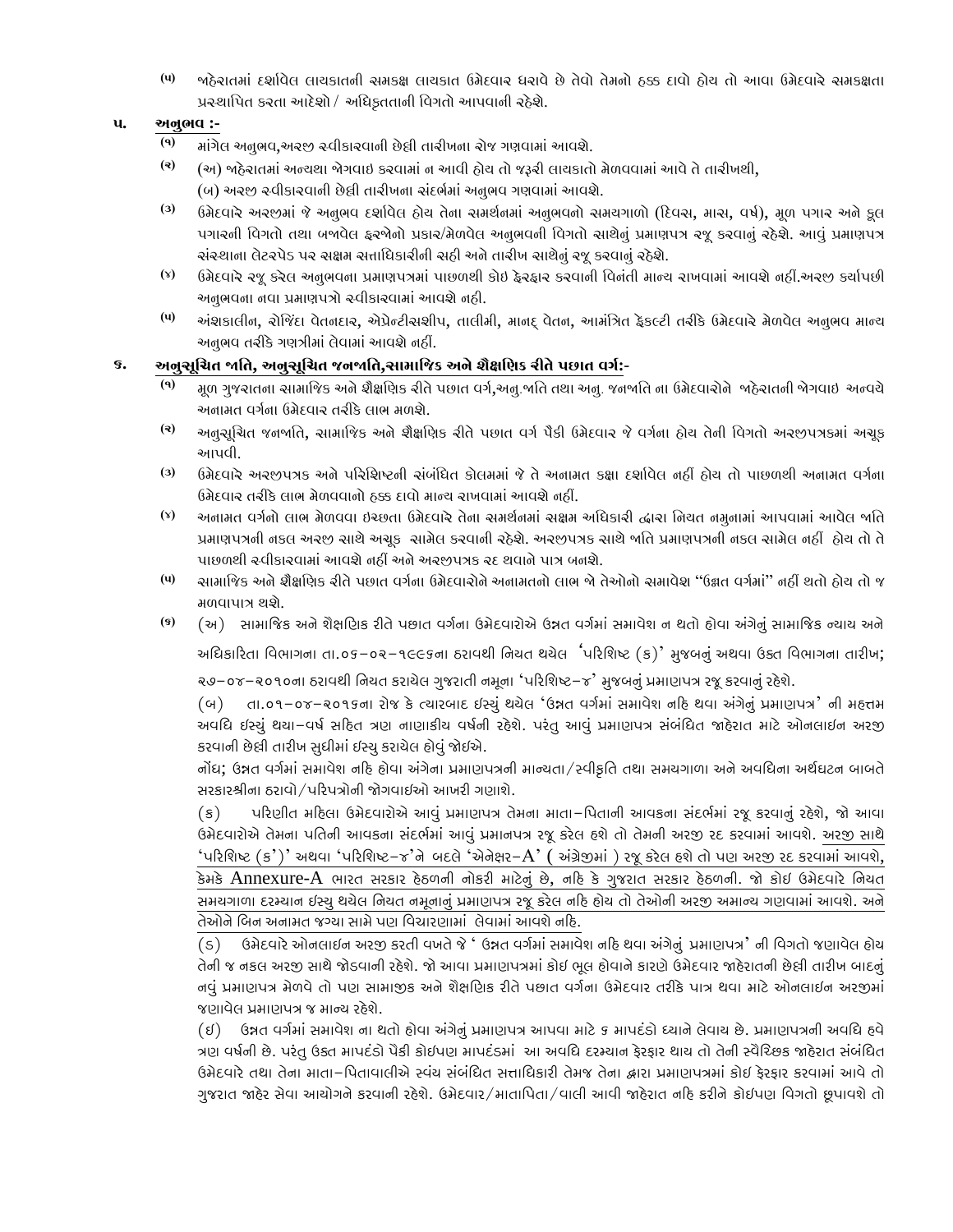તેઓ કાયદેસરની કાર્યવાઠીને પાત્ર બનશે અને તેઓએ મેળવેલ અનામતનો લાભ રદ કરવા પાત્ર થશે. ઉન્નત વર્ગમાં સમાવેશ નઠી થવા અંગેના પ્રમાણપત્ર મેળવવા માટેના કોઈપણ માપદંડમાં ફેરફારની સ્વૈરિછક જાહેરાત કરવાની જવાબદારી ઉમેદવાર/માતાપિતા/વાલીની વ્યકિતગત રીતે અને સંયુક્ત રીતે રહેશે.

- **(૭)** િરકારની પ્રવતામાન જોગવાઈ મુજબ અનામત કક્ષાના ઉમેદવારો તબનઅનામત વગાના ઉમેદવારોની િાથેતનયત ધોરણો (અથાાત વચમર્યાદા, અનુભવની લાચકાત, બિનઅનામત વર્ગના ઉમેદવારો માટે અપનાવેલ હોય તેના કરતાં વધુ વિસ્તૃત કરેલ અન્ય ક્ષેત્ર)મા છૂટછાટ લીધા સિવાય પોતાની ગુણવત્તાના આધારે પસંદગી પામે તો બિનઅનામત જગ્યાની સામે ગણતરીમાં લેવાના થાય છે.
- **(૮)** ઉમેદવારેઅરજીમાાંજાતત અાંગેજેતવગત દશાાવેલ હશેતેમાાં પાછળથી ફેરફાર કરવાની તવનાંતી માન્ય રાખવામાાંઆવશેનહી.

### **૭. માજી સૈણનક : -**

- **(૧)** માજી િૈતનક ઉમેદવારોએ અરજીપત્રકમાાં તવગતો આપવાની રહેશે.
- **(૨)** માજી િૈતનક ઉમેદવારેરડસ્ચાજાબુકની નકલ અરજીપત્રક િાથેઅચૂક મોકલવાનીરહેશ.ે

#### **૮. શારીરરક અશક્તતા ધરાવતા ઉમેદવારો :-**

- **(ક)** શારીરરક અશતતતા ધરાવતા ઉમેદવારોએ અરજીપત્રકમાાં તવગતો આપવાની રહેશ.ે
- **(ખ)** શારીરરક અશતતતા ૪૦% કે તેથી વધુહોય તેવા ઉમેદવારનેજ શારીરરક અશતતતાનો લાભ મળવાપાત્ર રહેશે. શારીરરક અશતતતાનો લાભ મેળવવા ઇચ્છતા ઉમેદવારે...

*(*૧*)* અાંધત્વ અથવા ઓછી દ્રતષ્ટ *(*૨*)* શ્રવણની ખામી *(*૩*)* હલનચલન અશતતતા અથવા મગજનો લકવો તેપૈકીની કઇ શારીરરક અશ્વક્તતા છે તે દર્શાવવું.

- **(ગ)** જાહેરાતમાાં શારીરરક અશતતતા ધરાવતા ઉમેદવારો માટેઅનામત જગ્યા દશાાવેલ ન હોય,પરાંતુજગ્યાની ફરજોનેઅનુરૂપ જેપ્રકારની શારીરિક અશક્તતા ધરાવતા ઉમેદવારોને પાત્ર ગણેલ હોય તેઓ તે જાહેરાત માટે અરજી કરી શકશે. આવા પ્રસંગે ઉમરમાં છટછાટ મળશે.
- **(ઘ)** શારીરરક અશતતતા ધરાવતા ઉમેદવારેતેનાિમથાનમાાં િામાન્ય વહીવટ તવભાગના તા.૧-૧૨-૨૦૦૮ ના પરરપત્ર ક્રમાાંક-૧૦૨૦૦૮- ૪૬૯૫૪૦-ગ-૨,થી નિયત થયેલ નમૂનામાં સરકારી હોસ્પિટલના સુપ્રિટેન્ડેન્ટ/સિવિલ સર્જન/મેડીકલ બોર્ડદ્ધારા આપવામાં આવેલ પ્રમાણપત્રની નકલ અરજી સાથે અચૂક મોકલવાની રહેશે. જે પ્રમાણપત્રની નકલ સામેલ કરવામાં નહીં આવેલ હોય તો તે પાછળથી સ્વીકારવામાાંઆવશેનહીં શારીરરક અશતતતા ઉમેદવાર તરીકેનો લાભ મળવાપાત્ર થશેનહીં.

#### **૯. મરહલા ઉમેદવાર**

મહિલાઓની અનામત જગ્યાઓ માટે જે યોગ્ય મહિલા ઉમેદવાર ઉપલબ્ધ નહીં થાય તો તેની જગ્યા જે તે કક્ષાના (category) પુરુષ ઉમેદવારોનેફાળવી શકાશે.

# **<sup>૧૦</sup>ણવધવા ઉમેદવાર :-**

- **(૧)** ઉમેદવાર તવધવા હોય તો અરજી પત્રકમાાં તેકોલમ િામે"હા" અવશ્ય લખવુાં અન્યથા "લાગુપડતુાં નથી" એમ દશાાવવુાં.
- **(૨)** વિધવા ઉમેદવારે જે પૂન: લગ્ન કરેલ હોય તો અરજી પત્રકમાં તે કોલમ સામે "હા" અચૂક લખવું અન્યથા "લાગુ પડતું નથી" એમ દર્શાવવં.
- **(૩)** વિધવા ઉમેદવારે પુન: લગ્ન કરેલ ન ઠોચ અને વિધવા ઉમેદવાર તરીકે લાભ મેળવવા ઇચ્છતા ઠોચ તો અરજી સાથે પુન: લગ્ન કરેલ નથી તેવી એરફડેતવટ રજૂકરવાની રહેશ.ે
- **(૪)** વિધવા ઉમેદવારને સરકારની પ્રવર્તમાન જેગવાઈ મુજબ તેઓએ મેળવેલ ગુણમાં પાંચ ટકા ગુણ ઉમેરવામાં આવશે.
- **(૫)** કોઇ મરહલા ઉમેદવાર જાહેરાત માટેઅરજી કરેતેિમયે"તવધવા" ન હોય, પરાંતુઅરજી કયાાબાદ અથવા જાહેરાત પ્રતિધ્ધ થયાની છેલ્લી તારીખ વીતી ગયા બાદ અથવા ભરતી પ્રરક્રયાના કોઇપણ તબક્કે"તવધવા" બનેઅનેતેઅાંગેજરૂરી દસ્તાવેજી પૂરાવાઓ રજૂ કરે તો તેની રજૂઆત મળ્યા તારીખ પછીના ભરતી પ્રક્રિયાના જે પણ તબક્કા બાકી હોય તે તબક્કાથી જ તેવા મહિલા ઉમેદવારોને "તવધવા મરહલા ઉમેદવાર" તરીકેના લાભ આપવામાાંઆવશે.

# નોંધ :- જો ઉમેદવારનો સમાવેશ માજી સૈનિક, શારીરિક અશક્તતા, મઠિલા કે વિધવા પૈકીના વિકલ્પો પૈકી એક થી વધુ **ણવકલ્પોમાાંથતો હોય તેવા રકસ્સામાાંતેનેલાગુપડતા ણવકલ્પો પૈકી જમેાાંવધુલાભ મળવાપાત્ર હશેતેમળશે.**

## **૧૧ ના-વાાંધા પ્રમાણપત્ર :-**

- **(૧)** ગુજરાત િરકારના િરકારી /અધાિરકારી/ િરકાર હસ્તકના કોપોરેશન /કાંપનીઓમાાં િેવા બજાવતા અતધકારીઓ / કમાચારીઓ આયોગની જાહેરાતના સંદર્ભમાં બારોબાર અરજી કરી શકશે અને તેની બણ ઉમેદવારે પોતાના વિભાગ/ખાતા/કચેરીને અરજી કર્યાની તારીખથી દિન-૭ માં અચૂક કરવાની રહેશે. જે ઉમેદવારના નિયોક્તા તરફથી અરજી મોકલવાની છેલ્લી તારીખ બાદ ૩૦ દિવસમાં અરજી કરવાની પરવાનગી નહીં આપવાની જાણ કરવામાાંઆવશેતો તેઓની અરજી નામાંજુર કરી ઉમેદવારી રદ કરવામાાંઆવશે.
- **(૨)** કેન્દ્ર િરકારની અથવા અન્ય કોઇપણ રાજ્ય િરકારની નોકરીમાાં હોય તેવા ઉમેદવારેખાતા મારફત અરજી મોકલવાની રહેશે અથવા આ અરજી સાથે નિમણૂક અધિકારીનુંના વાંધા પ્રમાણપત્ર રજૂ કરવાનું રહેશે.
- **(૩)** રૂબરૂ મુલાકાત િમયેઉમેદવારેિક્ષમ અતધકારી દ્વારા આપવામાાંઆવેલ ના વાાંધા પ્રમાણપત્ર અિલમાાં રજૂકરવાનુાં રહેશે.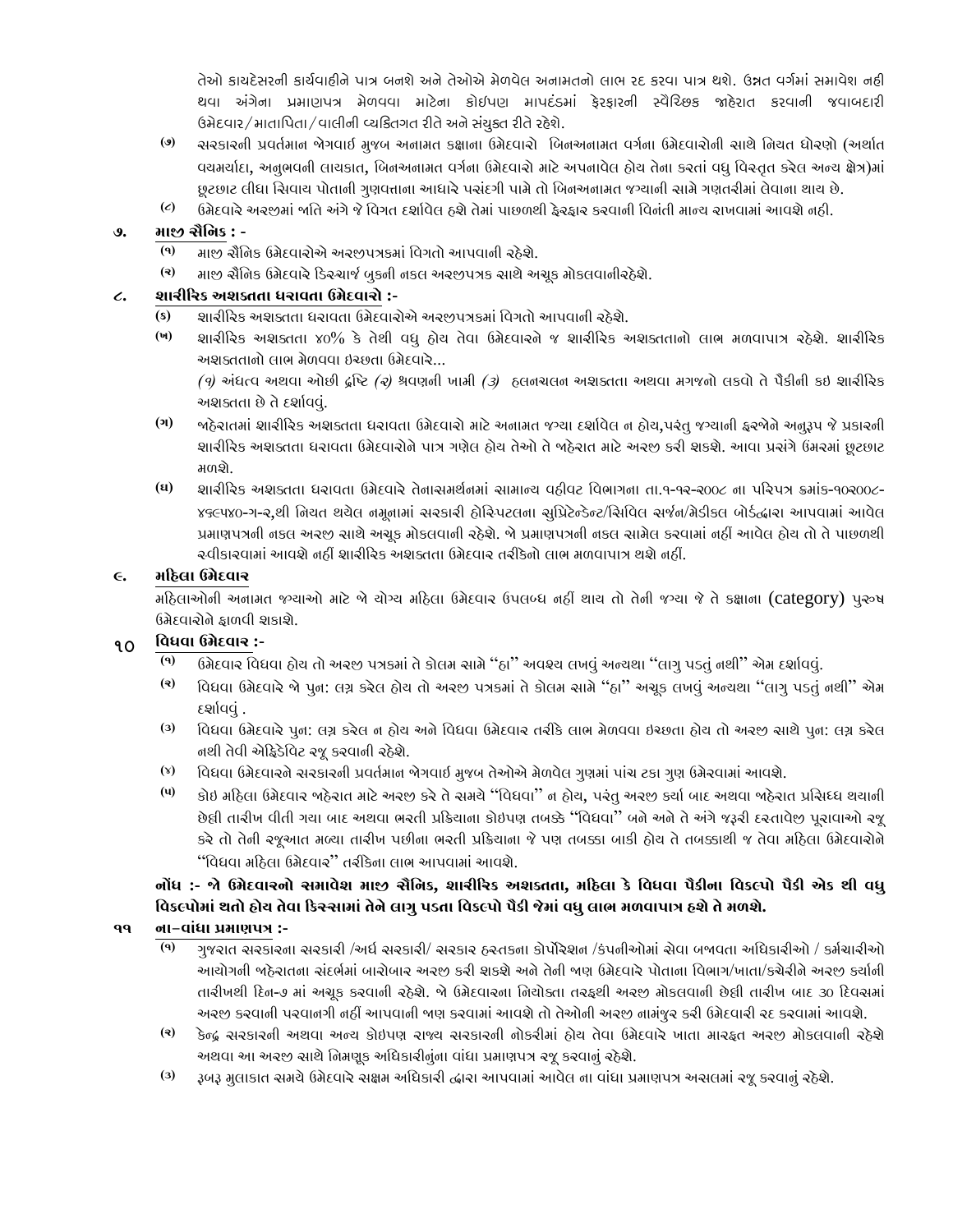#### **૧૨ ગેરલાયક ઉમેદવાર :-**

ગુજરાત જાહેર સેવા આયોગ કે અન્ય જાહેર સેવા આયોગ અથવા અન્ય સરકારી /અર્ધ સરકારી /સરકાર હસ્તકની સંસ્થાઓ દ્વારા ઉમેદવાર ક્યારેય પણ ગેરલાયક ઠરાવેલ ઠોય તો તેની વિગત અરજીપત્રકમાં આપવાની રઠેશે. જે ઉમેદવારનો ગેરલાયકનો સમય ચાલુ ઠશે તો આવા ઉમેદવારની અરજી રદ થવાનેપાત્ર બનશે.

#### **૧૩ ફરણજયાત ણનવૃણિ, રુખસદ, બરતરફ :-**

અગાઉ ઉમેદવારને સરકારી સેવા/ સરકાર હસ્તકની કંપની કે બોર્ડ કોર્પોરેશનમાંથી ક્યારેય પણ ફરજિયાત નિવૃત્તિ, રુખસદ કે બરતરફ કરવામાં આવેલ હોય તો અરજીપત્રકમાં તેની વિગત આપવાની રહેશે.

#### **૧૪ અગત્યની જોગવાઇઓ** :-

**(૧)** આ જગ્યાની તનમણૂક માટેિીધી ભરતીથી પિાંદગીની પ્રરક્રયા અનુિરવાની થાય છે. આ ભરતીમાાં વખતોવખત િુધાયાા મુજબ The Gujarat Public Service Commission Procedure Rules, અનુસાર ઉમેદવારોની પસંદગી પ્રાથમિક કસોટી અને રૂબરૂ મુલાકાત યોજીને કરવામાં આવશે. પ્રાથમિક ક્સોટીના ગુણ મુજબ ક્રમાંનુસાર જરૂરી અરજીઓની ચકાસણી કરી ઉમેદવારોને રૂબરૂ મુલાકાત માટેની પાત્રતા નક્કી કરાશે. આ કર્સોટીનું માધ્યમ આયોગ અન્યથા નક્કી કરશે નહીં તો ગુજરાતી રહેશે. પ્રાથમિક કર્સોટી સામાન્યત: અમદાવાદ/ગાંધીનગર ખાતે લેવામાં આવશે અને ઉમેદવારોએ રુવખર્ચે ઉપરિથત રહેવાનું

રહેશે. પ્રાથતમક કિોટીનો અભ્યાિક્રમ આયોગની વેબિાઇટ **https://[gpsc.gujarat.gov.in](https://gpsc.gujarat.gov.in/)** પર મૂકવામાાંઆવશે.

- **(૨)** પ્રાથતમક કિોટીમા મેળવેલ ગુણ આખરી પિાંદગી માટેગણવામાાં આવશે. રૂબરૂ મુલાકાત માટેબોલાવવાના થતાાં ઉમેદવારોમાાં, જો કોઈ ઉમેદવારના પ્રાથમિક કસોટીમા ૧૦% કે તેથી ઓછા ગુણ હશે તો રૂબરૂ મુલાકાત માટે પાત્રતા નક્કી કરવા,અરજી ચકાસણીને પાત્ર ઉમેદવારોની ચાદી માટે વિચારણામાં લેવામાં આવશે નહીં
- **(૩)** પ્રાથતમક કિોટીમાાં િામાન્ય અભ્યાિના ૧૦૦ ગુણના ૧૦૦ પ્રશ્નો અનેિાંબાંતધત તવષયના ૨૦૦ ગુણના ૨૦૦ પ્રશ્નો રહેશે.
- **(૪)** ઉમેદવારોની આખરી પિાંદગી ૫૦ ટકા ગુણભાર પ્રાથતમક કિોટીના ૩૦૦ ગુણમાથી મેળવેલ ગુણ અને૫૦ ટકા ગુણભાર રૂબરૂ મુલાકાતના ૧૦૦ ગુણમાંથી મેળવેલ ગુણના આધારે કરવામાં આવશે એટલે કે પ્રાથમિક કચોટીમા ૩૦૦ ગુણમાંથી મેળવેલ ગુણને ૫૦ ટકા ગુણભાર અને રૂબરૂ મુલાકાતમાં૧૦૦ ગુણમાંથી મેળવેલ ગુણને ૫૦ ટકા ગુણભાર ગણી કૂલ ૧૦૦ ગુણમાંથી ગુણ આપવામા આવશે.

સ્પષ્ટીકરણ :

દા.ત. ' જો ઉમેદવારે પ્રાથમિક કસોટીમાં ૩૦૦ ગુણમાંથી ૧૫૦ ગુણ પ્રાપ્ત કરેલ હશે અને રૂબરૂ મુલાકાતમાં ૧૦૦ ગુણમાંથી ૬૦ ગુણ મેળવશે તો લેખિત પ્રાથમિક કસોટીના ૫૦ ટકા ગુણભાર મુજબ ૨૫ ગુણ અને રૂબરૂ મુલાકાતના ૫૦ ટકા ગુણભાર મુજબ ૩૦ ગુણ એમ કૂલ ૫૫ ગુણ થશે.'

- **(૫)** સીિી પસાંદર્ીથી ભરતી અન્વયેઆયોર્ દ્વારા પ્રજસધ્િ થયેલ જાહેરાત માટેકૂલ િગ્યાની સાંખ્યા સામેનોંિાયેલ કૂલ On Line Application ( Duplicate Application બાદ કર્યા પછીની Valid On Line Application) ની સંખ્યા ૨૫ કરતાં વધુ હોય, ત્યારે તે જાહેરાત અન્વયે પ્રથમ પ્રાથમિક કસોટી યોજવામાં આવશે. અને પ્રાથમિક કસોટીના પરિણામના આધારે ઉમેદવારો પાસેથી અરજીપત્રક અનેિરૂરી દસતાવેજો મેળવી આર્ળની કાયગવાહી કરવામાાંઆવશે. પરાંત જો સીિી પસાંદર્ીથી ભરતી અન્વયે પ્રસિધ્ધ થયેલ જાહેરાત અન્વયે, નોંધાયેલ કૂલ On Line Valid Applicationsની સંખ્યા ૨૫ કે તેથી ઓછી હોય તો આયોગનો આદેશ મેળવી નોંધાયેલ બધા જ ઉમેદવારો પાસેથી અરજીપત્રક તથા જાહેરાતની જોગવાઈઓ મુજબ જરૂરી તમામ દસ્તાવેજ મંગાવી, પ્રથમ અરજી ચકાસણી કર્યા બાદ પ્રાથમિક કસોટી યોજવામાં આવશે.
- **(૬)** પ્રાથતમક કિોટીમાાં ઉમેદવારનેO.M.R. Sheet માાં જવાબ આપવા માટેA, B, C, D અનેE એમ પાાંચ તવકલ્પ આપવામાાં આવશે, પાંચમો વિકલ્પ E 'Not attended' તરીકેનો રહેશે. જે ઉમેદવારે તમામ વિકલ્પો ખાલી રાખ્યા હોય (encode કર્યા ન હોય) અથવા ખોટા જવાબ આપેલ હોય તો જેતે જવાબના નિશ્રિત ૦.૩ ટકા ગુણ Negative Marks મેળવેલ માર્કસ માથી કાપવામાં આવશે. અને બે પાંચમો વિકલ્પ E 'Not attended' એનકોડ કરેલ હોય તો "શૂન્ય" ગુણ કાપવાના રહેશે. અર્થાત માત્ર E 'Not attended' વિકલ્પ જ encode કર્યો હશે તો તે પ્રશ્ન માટે કોઇ નેગેટીવ ગુણ કાપવામાં આવશે નહીં.
- **(૭)** આ રૂબરૂ મુલાકાતમાાંઆયોગની િૂચનાઓ/ધોરણો મુજબ જાહેરાતમાાંદશાાવેલ કેટેગરીવાર જગ્યાની િાંખ્યાનેધ્યાનેલઈ, નીચેમુજબ અનસરવાનું રહેશે :-

| કૂલ જ્યાઓની સંખ્યા | કૂલ જ્યાઓ પૈકી રૂબરૂ મુલાકાત માટે બોલાવવામાં આવતાર ઉમેદવારોની સંખ્યા |
|--------------------|----------------------------------------------------------------------|
| 09                 | 09                                                                   |
| ೧⊋                 | 06                                                                   |
| 03                 | 90                                                                   |
| ૦૪ કે તેથી વધુ     | કૂલ જ્ચાઓથી ૦૩ ગણા                                                   |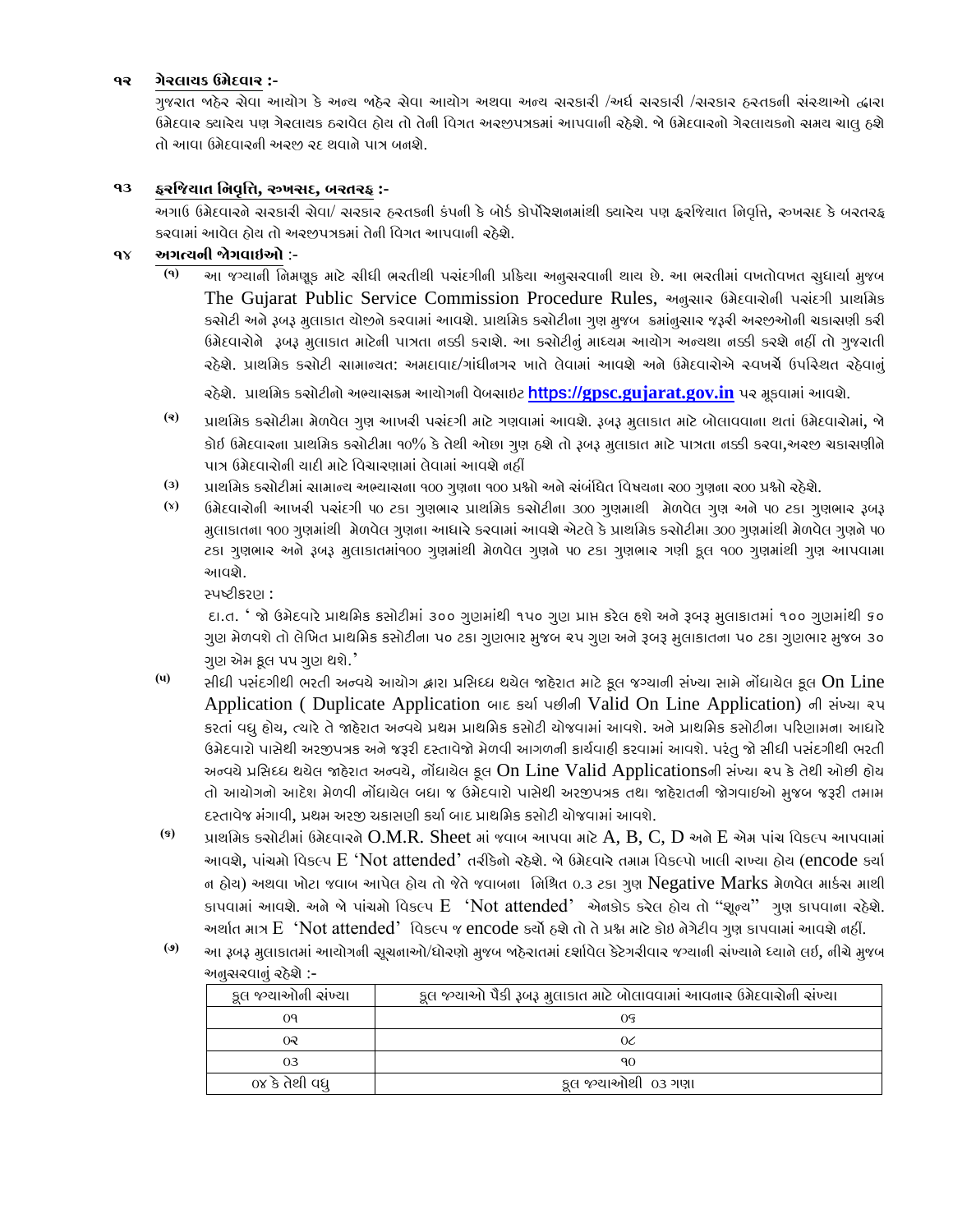**(૮)** જાહેરાતમાં જો મહિલાઓ, માજી સૈનિકો અને શારીરિક રીતે અશક્ત ઉમેદવાર માટે અનામત જગ્યાઓ હોય અને મેળવેલ ગુણના આદ્યારે જો જાહેરાતમાં દર્શાવેલ અનામત જગ્યાની સંખ્યા સામે પૂરતી સંખ્યામાં મહિલા/માજી સૈનિક/શારીરિક રીતે અશક્ત ઉમેદવારોને પસંદગી યાદીમાં સમાવેશ ન થતો હોય તો સંબંધિત કેટેગરીના કટ ઓફ માર્ક્સના ૧૦% જેટલું ધોરણ હળવું કરીને કૂલ અનામત જગ્યાઓ પૈકી બાકી રહેતી અનામત જગ્યાઓ સામે મહિલા/માજી સૈનિક/ શારીરિક અશક્ત ઉમેદવારોનો પસંદગી યાદીમાં સમાવેશ કરવાનો રહેશે.

#### **૧૫ રૂબરૂ મુલાકાત :-**

- **(૧)** રૂબરૂ મુલાકાત આયોગની કચેરી ખાતેજ લેવામાાંઆવશે. ઉમેદવારેપોતાના ખચેઉપતસ્થત થવાનુાં રહેશે.
- **(૨)** અનુિૂતચત જાતત, અનુિૂતચત જન જાતતના ઉમેદવારો તથા બેરોજગાર ઉમેદવારો કે જઓે ના માતા-તપતા ની વાતષાક આવક આવકવેરાને પાત્ર ન હોય તેઓને તેમના રહેઠાણના રચળેથી રૂબરૂ મુલાકાત માટે આવવા તથા જવા માટે ગુજરાત એસ.ટી. નિગમ ત્દ્વારા નિયત થયેલ ટિકિટના દર પ્રમાણે બસ ભાડું મળવાપાત્ર થશે. આ માટે ઉમેદવારે રૂબરૂ મુલાકાતના દિવસે નિયત ફોર્મ ભરવાનુ રહેશે અને તેની સાથે અસલ ટિકિટ રજૂ કરવાની રહેશે.
- **(૩)** રૂબરૂ મુલાકાતના રદવિેરૂબરૂ મુલાકાતના પત્રમાાં દશાાવવામાાં આવેલ અિલ પ્રમાણપત્રો રજૂકરવાના રહેશે. જો ઉમેદવાર અિલ પ્રમાણપત્ર રજૂ કરશે નહીં તો તેઓ રૂબરૂ મુલાકાત માટે પાત્ર બનશે નહીં તેની ખાસ નોંધ લેવી.
- (૪) ઇન્ટરવ્યુ કમીટી દ્વારા રૂબરૂ મુલાકાતમાં ઉમેદવારોના એકંદર દેખાવ ( overall performance ) ને ધ્યાને લેવામાં આવશે અને ઇન્ટરવ્યુ કમીટી ઇન્ટરવ્યુ દરમ્યાન ઉમેદવારના overall performance ને ધ્યાને રાખીને ચર્ચા વિચારણા કર્યા બાદ સર્વાનુમતે ગુણ આપશે.

#### **૧૬ નીચેદશાગવ્યા મુજબની અરજીઓ રદ કરવામાાંઆવશે. (આ યાદી માત્ર દષ્ાાંત સ્વરૂપેછેજેસાંપૂણગનથી)**

- **(૧)** આયોગના ઓન-લાઇન અનેમુિદ્દા મુજબ અરજી કરેલ ન હોય.
- **(૨)** અરજીમાાંદશાાવેલ તવગતો અધૂરી કેઅિાંગત હોય.
- **(૩)** અરજીમાાં ઉમેદવારેિહી અપલોડ કરેલ ન હોય.
- **(૪)** અરજી ફેતિથી અથવા ઈ-મેઇલ થી મોકલાવેલ હોય.
- **(૫)** અરજીમાાં પાિપોટા િાઈઝનો ફોટોિાફ અપલોડ કરેલ ન હોય.
- **(૬)** અરજી િાથેપૂરેપૂરી ફી ભરેલ ન હોય.
- **(૭)** બિનઅનામત વર્ગના ઉમેદવારે અરજીપત્રક સાથે સક્ષમ અધિકારી દ્વારા અપાયેલ જાતિ અંગેના પ્રમાણપત્રની નકલ રજૂ કરેલ ન હોય.
- **(૮)** શારીરરક અશતતતા ધરાવતા ઉમેદવારેઅરજીપત્રક િાથેિક્ષમ અતધકારી દ્વારા અપાયેલ તવકલાાંગતાનુાં પ્રમાણપત્રની નકલ રજૂ કરેલ ન હોય.
- **(૯)** માજી િૈતનક ઉમેદવારેરડસ્ચાજાબુકની નકલ રજૂકરેલ ન હોય
- **(૧૦)** ઉમેદવારેશૈક્ષતણક લાયકાતના િાંદભામાાં માકાશીટ/પદવી પ્રમાણપત્રની નકલ રજૂકરેલ ન હોય.
- **(૧૧) જન્મ તારીખ માટેએસ.એસ.સી.ઇ. પ્રમાણપત્રની નકલ રજૂકરેલ ન હોય.**
- **(૧૨)** ઉમેદવારેઅરજીપત્રકમાાં અનુભવ દશાાવેલ હોય (જનેા આધારેપાત્રતા નક્કી કરવાની થતી હોય) પરાંતુતેના િમથાનમાાં પ્રમાણપત્ર રજૂ કરેલ ન હોય અથવા તો રજૂ કરેલ પ્રમાણપત્રમાં તેઓનો અનુભવનો અમયગાળો, મુળ પગાર, કૂલ પગાર અને અનુભવનો પ્રકાર દર્શાવેલ ન ઠોય તથા સંસ્થાના લેટરપેડ ઉપર ન ઠોય.

#### **૧૭ ણનમણૂક:**-

- **(૧)** ઉપરની જાહેરાત િાંબાંધમાાં તનમણૂક માટે પિાંદ થયેલા ઉમેદવારની િરકારશ્રીના િાંબાંતધત તવભાગનેઆયોગ દ્વારા ભલામણ કરવામાં આવશે. ઉમેદવારોએ આખરી તિમણૂકપત્ર મેળવતાં પહેલાં કોમ્પ્યુટર અંગેની સીસીસી અથવા તેની સમકક્ષ રાજ્ય ચરકાર વખતોવખત નક્કી કરે તેવી લાયકાત મેળવી લેવાની રહેશે. આ પ્રકારની લાયકાત નહીં ધરાવનાર ઉમેદવાર નિમણૂકને પાત્ર બનશે નહીં.
- **(૨)** ત્નિમણૂક અંગેની સઘળી કાર્યવાઠી સરકારશ્રી દ્વારા કરવામાં આવતી હોઇ, આ અંગેનો કોઇ પત્રવ્યવહાર આયોગ ધ્યાને લેશે નહીં.
- **(૩)** ઉમેદવારેતેની શૈક્ષતણક લાયકાત / અનુભવ / ઉંમર વગેરેના િમથાનમાાં રજૂકરેલ પ્રમાણપત્રો કોઇપણ તબક્કેઅયોગ્ય માલુમ પડશે તો તેની ઉમેદવારી રદ થશે તેમજ ભલામણ બાદની નિમણૂક પણ રદ થવાને પાત્ર રહેશે અને આવા ઉમેદવાર ભારતીય ફોજદારી ધારા હેઠળની કાર્યવાહીને પાત્ર થશે, જેથી ઉમેદવારને અલાહ આપવામાં આવે છે કે, તેમણે રજૂ કરેલા પ્રમાણપત્રો ખુબજ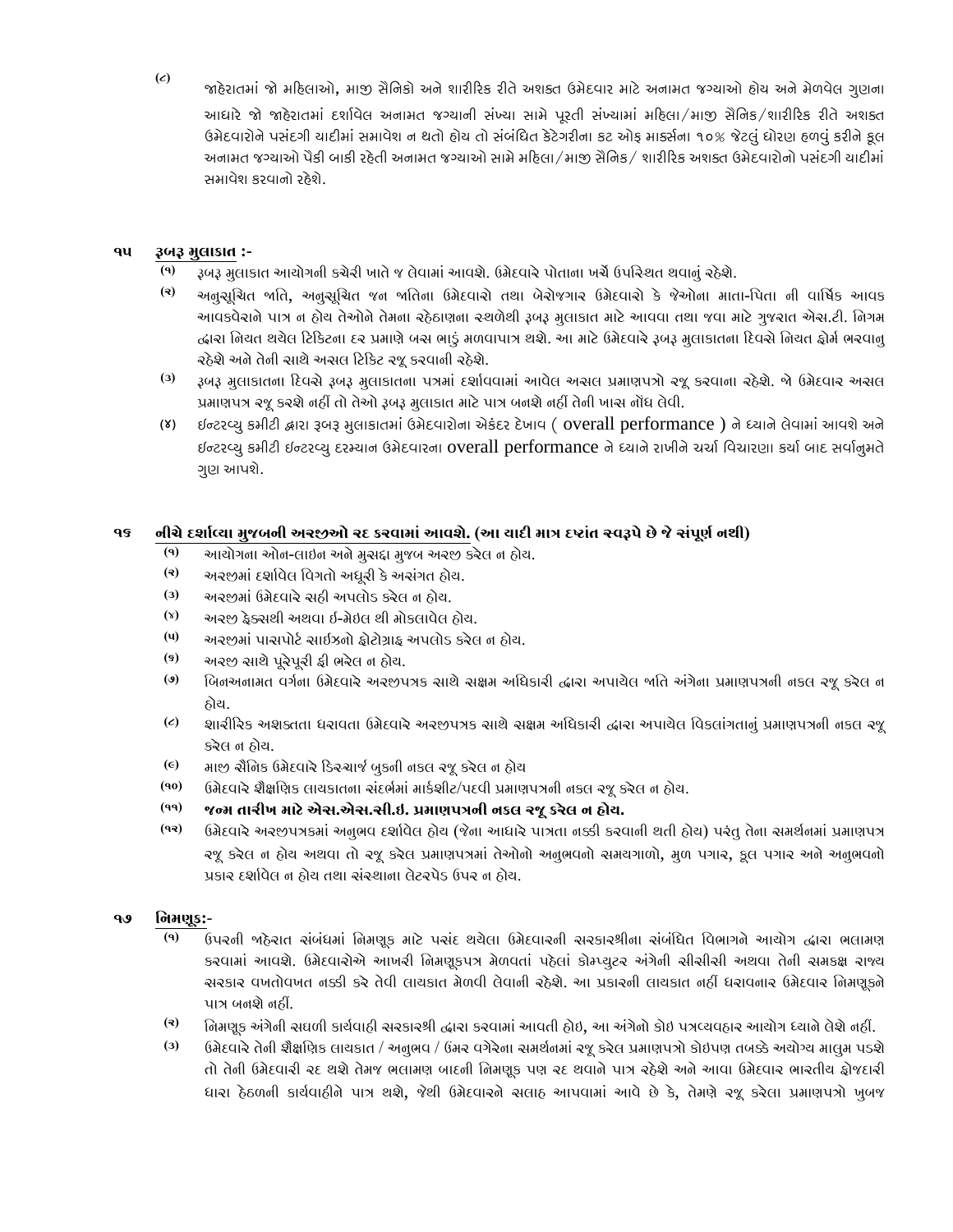ચોકસાઈથી પૂર્ણ રીતે ખરાઈ કર્યા બાદ જ આયોગમાં રજૂ કરવા.

#### **૧૮ ગેરવતગણૂાંક અાંગેદોણિત ઠરેલા ઉમેદવારો ણવરૂધ્ધ પગલાાં:-**

ઉમેદવારોને આથી ચેતવણી આપવામાં આવે છે કે તેઓએ અરજીપત્રકમાં કોઇપણ પ્રકારની ખોટી માહિતી દર્શાવવી નહી, તેમજ આવશ્ચક માઠિતી છૂપાવવી નહી, ઉપરાંત તેઓએ રજૂ કરેલ અસલ દસ્તાવેજો કે તેની પ્રમાણિત નકલમાં કોઇપણ સંજેગોમાં સુધારો અથવા ફેરફાર અથવા બીજા કોઇપણ ચેડાાં કરવા નહીં અથવા તેઓએ આવા ચેડાાં કરેલ/બનાવટી દસ્તાવેજો રજૂકરવા નહી, જો એકજ બાબતના બેકેતેથી વધુ દસ્તાવેજોમાં અથવા તેની પ્રમાણિત નકલમાં કોઇપણ પ્રકારની અચોક્સાઇ અથવા વિચંગતતા જણાય તો તે વિસંગતતાઓ બાબતની સ્પષ્ટતા રજૂકરવી. જો કોઇ ઉમેદવાર આયોગ દ્વારા દોતષત જાહેર થયેલ હોય અથવા થાય તો,

- **(૧)** તેઓની ઉમેદવારી અાંગેકોઇપણ રીતેયોગ્યતા પ્રાપ્ત કરવા,
- **(૨)** નામ બદલીનેપરીક્ષા આપવી,
- **(૩)** કોઇ અન્ય વ્યતતત દ્વારા છળ કપટથી કામ પુણાકરાવ્યુહોય,
- **(૪)** બનાવટી દસ્તાવેજ રજૂકયાાહોય,
- **(૫)** અગત્યની બાબત છુપાવવા અથવા દોષમુકત અથવા ખોટા તનવેદનો કરેલ હોય,
- **(૬)** તેઓની ઉમેદવારી અાંગેકોઇપણ અતનયતમત કેઅનુતચત ઉપાયોનો િહારો લીધો હોય,
- **(૭)** કિોટી િમયેકોઇ અનુતચત િાધનોનો ઉપયોગ કયો હોય,
- **(૮)** ઉત્તરવહી માાં અશ્લીલ ભાષા કેઅતશષ્ટ બાબતો િરહતની અિાંગત બાબતો રજૂકરેલ હોય,
- **(૯)** પરીક્ષા ખાંડમાાં કોઇપણ રીતની ગેરવતાણૂક આચરવી, જવેી કેઅન્ય ઉમેદવારની જવાબવહીની નકલ કરવી, પુસ્તક , ગાઇડ, કાપલી તેવા કોઇપણ છાપેલ કે હસ્તલિખિત સાહિત્યની મદદથી અથવા વાતચિત દ્વારા કે કોઇ સાંકેતિક રીતે નકલ કરવા કે અન્ય ઉમેદવારોનેનકલ કરાવવાની ગેરરીતીઓ પૈકી કોઇપણ ગેરરીતી આચરવા માટે,
- **(૧૦)** આયોગ દ્વારા પરીક્ષાની કામગીરી અાંગે તનયુકત થયેલા કમાચારીઓને પજવણી કરવી , કોઇપણ પ્રકારની શારીરરક ઇજાપહોચાડવી, અથવા
- **(૧૧)** ઉપરોકત જોગવાઇઓમાાં ઉલ્લેખાયેલ દરેક અથવા કોઇપણ કૃત્ય કરવા કેકરાવવા તેણેકેિીધી અથવા આડકતરી રીતેઆયોગ પર દબાણ લાવનાર ઉમેદવાર નીચેદશાાવેલ તશક્ષા ઉપરાાંત આપોઆપ પ્રયત્ન કયો હોય, ફોજદારી કાયાવાહીનેપાત્ર બનશે.
	- **(ક)** આયોગ દ્વારા તેપિાંદગીના ઉમેદવાર તરીકેગેરલાયક ઠરાવી શકાશે, અને/અથવા
	- **(ખ)** તેનેઆયોગ લેતેવી કોઇપણ પરીક્ષા કેકોઇપણ રૂબરૂ મુલાકાત માટેકાયમી કેમુકરર મુદત માટે
		- **(૧)** આયોગ દ્વારા લેવાનાર કોઇપણ પરીક્ષા કેપિાંદગી માટે, અને
		- **(૨)** રાજય િરકાર હેઠળની કોઇપણ નોકરીમાાંથી િરકાર દ્વારા ગેરલાયક ઠરાવી શકાશેઅને
	- **(ગ)** જો િરકારી િેવામાાં અગાઉથી જ હોય તો તેના તવરૂધ્ધ િમુતચત તનયમો અનુિાર તશસ્તભાંગના પગલાાં લઇ શકાશે.
- **(૧૨)** ઉપરોકત તવગતોમાાં તનરદાષ્ટ કરેલ તશક્ષા કરતા પહેલા આયોગ/ િરકાર દ્વારા ઉમેદવારને/કમાચારીને
	- **(૧)** આરોપનામામાાં તેમની િામેના સ્પષ્ટ આરોપો અથવા કેિના પ્રકાર બાબતે,
	- **(૨)** લેખીતમાાં તશક્ષા અાંગેબચાવનામુાં- હકીકત રજૂકરવા અને
	- **(૩)** શ્ચિક્ષા અંગે નિચત સમય મર્ચાદામાં રૂબરૂ રજૂઆત કરવાની તક આપવામાં આવશે.

### **(સણચન પટવધગન) સાંયુક્ત સણચવ ગુજરાત જાહેર સેવાઆયોગ**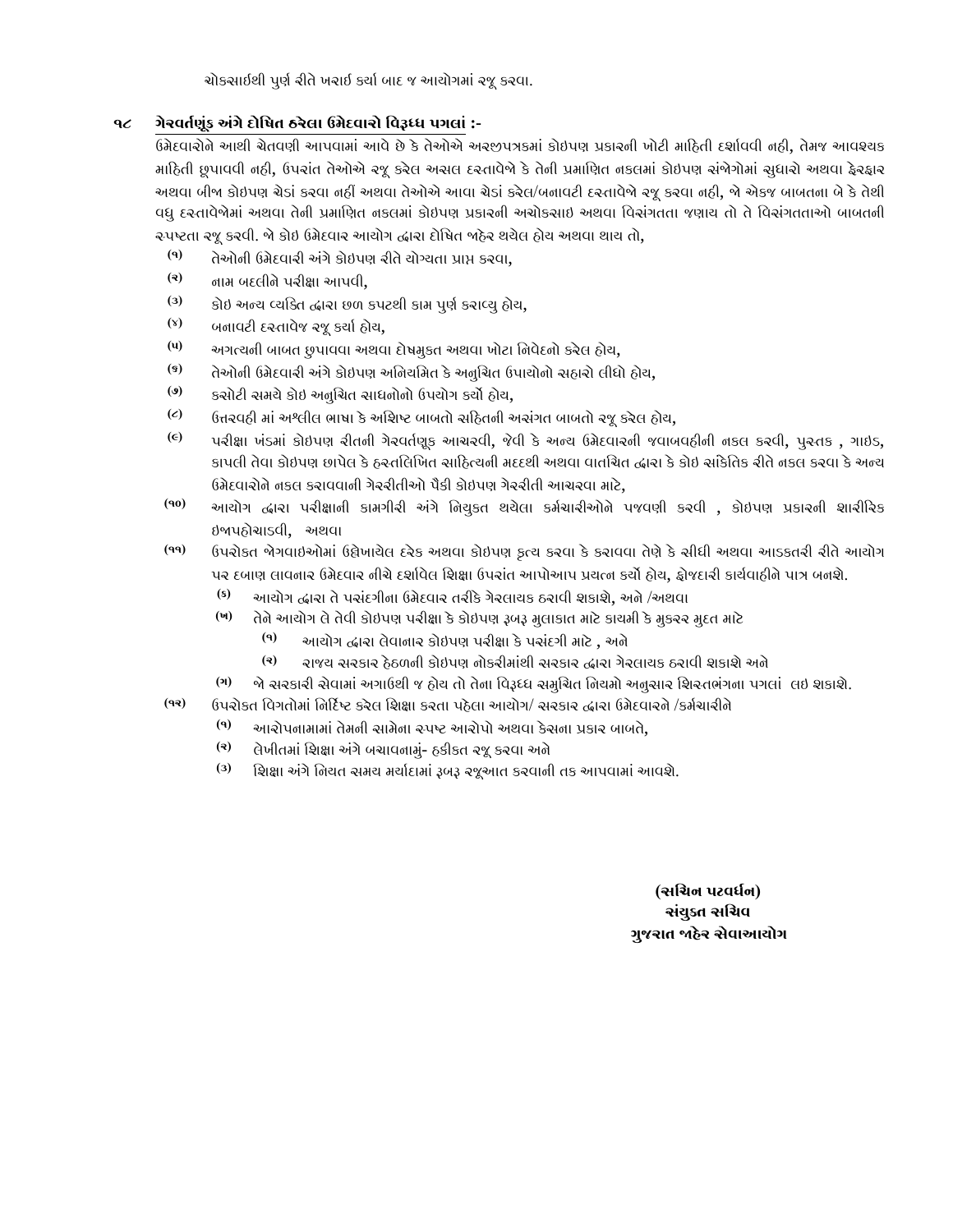## *Online* **અરજી કરવાની તથા અરજી ફી ભરવાની રીત***:-*

**આ જાહેરાતના સાંદભગમાાં આયોગ દ્વારા ઓન લાઈન જ અરજી સ્વીકારવામાાં આવશે.** ઉમેદવાર **તા.૧૫/૦૫/૨૦૧૮, ૧૩.૦૦ કલાક થી તા. ૩૦/૦૫/૨૦૧૮,** ૧૩.૦૦ કલાક િુધીમાાં [https://gpsc-ojas.gujarat.gov.in](https://gpsc-ojas.gujarat.gov.in/) પર અરજી પત્રક ભરી શકશે. **ઉમેદવારે અરજી કરવા માટેનીચેમજુબના Steps (૧) થી (૧૬)અનુસરવાના રહેશે. Confirmation Number મળ્યા પછી જ અરજી માન્ય ગણાશે.**

- **(૧)** િૌ પ્રથમ [https://gpsc-ojas.gujarat.gov.in](https://gpsc-ojas.gujarat.gov.in/) પર જવુાં.
- **(૨)** Apply On line પર Click કરવુાં. આ પ્રમાણેclick કરવાથી (1) More Detailsતથા (2) Apply Nowબટન દેખાશે. સૌપ્રથમ More Details પર Click કરીને જાઠેરાતની બધી જ વિગતોનો અભ્યાસ ઉમેદવારોએ કરવો અને ત્યારબાદ Apply Now બટન ક્લિક કરવું.
- **(૩)** લેકચરર (તિલેતશન સ્કેલ), ગુજરાત નતિિંગ િેવા, વગા-૧ ઉપર click કરવાથી જગ્યાની તવગતો મળશે
- **(૪)** તેની નીચેApply Now પર Click કરવાથી Application Format દેખાશે. Application Format માાં િૌ પ્રથમ **"Personal Details"** ઉમેદવારેભરવી. (અહીં લાલ ફુદરડી (\*) તનશાની હોય તેની તવગતો ફરતજયાત ભરવાની રહેશે.) "Personal Details" માં જ્યાં Mobile Number અને email ID માંગ્યા છે, તેની વિગત લખવી જેથી જરૂર જણાયે આયોગ ઉમેદવારને માઠિતગાર કરી શકે.
- **(૫)** Personal Details ભરાયા બાદ Educational Details ભરવા માટેEducational Details પર click કરવુાં અનેપોતાની શૈક્ષતણક તવગતો ભરવી.
- **(૬)** Additional Qualification પર "click" કરી Additional Qualification ભરવી.
- **(૭)** Experience Details પર "click" કરવુાં અનેExperience Details ભરવી. વધુExperience ઉમેરવા માગતા હોવ તો Add. More Exp.પર "click" કરી Details ભરવી.
- **(૮)** Additional Information પર "click" કરી ત્યાાં મારહતી ભરવી. જેવધારાનો અનુભવ ojas module માાં િમાતવષ્ટ ન થતો હોય, તો િાદા કાગળ પર ojasમાાં જણાવ્યા મુજબના અનુભવના કોઠા પ્રમાણેઆપેવધારાના અનુભવની તવગત ઉમેરીનેમોકલવી.
- **(૯)** તેની નીચે"Self-declaration" માાંYes / Noપર clickકરવુાં.
- **(૧૦)** હવેsave પર "click"કરવાથી તમારો Data Save થશે. અહીં ઉમેદવારનો Application Number generate થશે. જે ઉમેદવારે સાચવીને રાખવાનો રહેશે અને હવે પછી આ જાહેરાતના સંદર્ભમાં આયોગ સાથેના કોઈ પણ પત્ર વ્યવહારમાં તે દર્શાવવાનો રહેશે.
- **(૧૧)** જો આપની અરજીપત્રકમાાં કોઇ િુધારા-વધારા કરવાના હોય તો Edit Applicationમાાં જઇનેકરી શકાશે, આ િુતવધા અરજી Confirm કરતાાં પહેલા ઉપલબ્ધ છે. **એક વખત અરજી Confirmથઇ ગયા પછી/બાદ આ સુણવધા ઉપલબ્ધ રહેશેનહીં.**
- **(૧૨)** હવેપેજના ઉપરના ભાગમાાં upload photoપર click કરો અહીં તમારો application number type કરો અનેતમારી Birth date type કરો. ત્યાર બાદ ok પર click કરો. અહીં, photo અને signature uploadકરવાના છે. (ફોટાનું માપ ૫ સે.મી. ઊંચાઇ અને ૩.૬ સે.મી પહોળાઈ અને signatureનું માપ ૨.૫ સે.મી. ઊંચાઇ અને ૭.૫ સે.મી. પહોળાઈ રાખવી) photo અને signature uploads રવા સૌ પ્રથમ તમારો photo અને signature .jpg Formatમાં (10 KB) સાઇઝથી વધારે નહીં તે રીતેComputer માાં હોવા જોઇએ.) "Browse" Button પર click કરો હવેChoose Fileના સ્ક્રીનમાાંથી જેફાઇલમાાં jpg Formatમાાં તમારો photo storeથયેલ છે તેફાઇલનેત્યાાંથી Select કરો અને"Open" Button નેclickકરો. હવે "Browse" Button ની બાજુમાં "Upload "Button પર Click કરો હવે બાજુમાં તમારો photoદેખાશે. હવે આજ રીતે signature પણ uploadકરવાની રહેશે.
- **(૧૩)** હવેપેજના ઉપરના ભાગમાાં "Confirm Application" પર click કરો અને"Application number" તથા Birth Date Type કર્યા બાદ Ok પર click કરવાથી બે (૨) બટન ૧: Application preview ૨: confirm application દેખાશે. ઉમેદવારે "Application preview" પર ક્લીક કરી પોતાની અરજી જોઈ લેવી. અરજીમાં સુધારો કરવાનો જણાય, તો Edit Application ઉપર click કરીને સુધારો કરી લેવો. અરજી confirm કર્યા પહેલા કોઇપણ પ્રકારનો સુધારો અરજીમાં કરી શકાશે. પરંતુ. અરજી confirm થઇ ગયા બાદ અરજીમાં કોઇપણ સુધારો થઇ શકશે નહીં. જે અરજી સુધારવાની જરૂર ન જણાય તો જ confirm application પર તલીક કરવુાં. Confirm application પર તલીક કરવાથી ઉમેદવારની અરજીનો આયોગમાાં online સ્વીકાર થઈ જશે. અહીં "confirmation number" generate થશેજેહવેપછીની બધી જ કાયાવાહી માટેજરૂરી હોઈ, ઉમેદવારેિાચવવાનો રહેશે. Confirmation number તિવાય કોઇપણ પત્રવ્યવહાર કરી શકાશેનહીં **Confirm થયેલ અરજીપત્રકની ણપ્રન્ટ અચૂક કાઢી રાખવી.**

## **(૧૪) સામાન્ય કેટેગરીના ઉમેદવારેભરવાની થતી ફી નીચેના બેણવકલ્પો પૈકી કોઈ ણવકલ્પથી ભરી શક્શે***.*

 **(૧) પોસ્ટ ઓફીસમાાં** : "Print Challan" ઉપર કલીક કરીનેતપ્રન્ટેડ ચલણની નકલ કાઢવાની રહેશ. ે આ તપ્રન્ટેડ ચલણની નકલ લઇને નજીકની કોમ્પ્યુટરની સુવિધા ધરાવતી પોસ્ટ ઓફિસમાં જવાનું રહેશે. પોસ્ટ ઓફીસમાં રૂ. ૧૦૦/-આયોગની ફી + પૉસ્ટલ સર્વિસ ચાર્જ તારીખ 30/0૫/૨0૧૮ સુધીમાં ભરવાની રહેશે અને ફી ભર્યા અંગેનું ચલણ મેળવવાનું